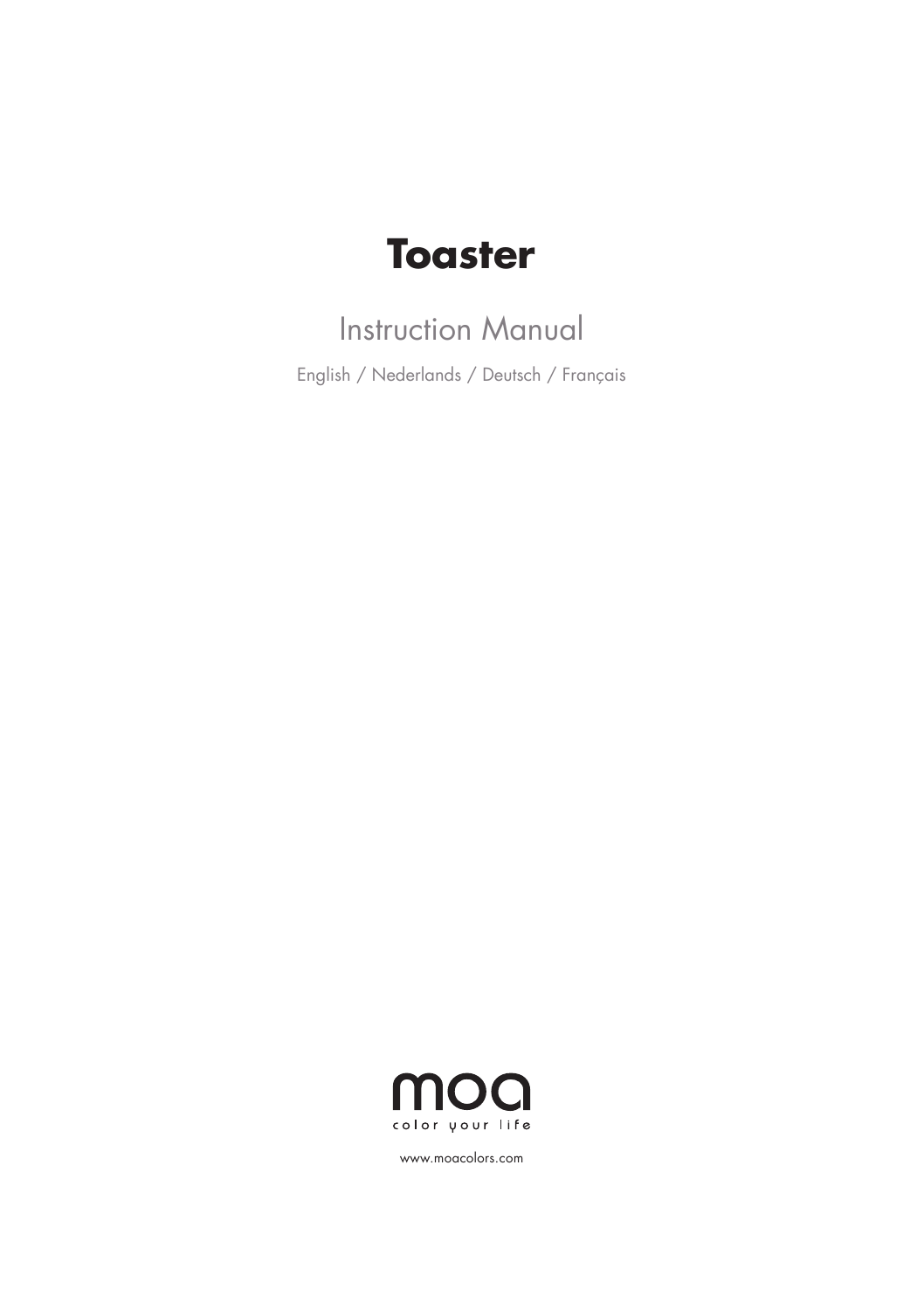### **BEFORE USE**

Before use, please read this manual carefully.

#### **Only connect the appliance to an earthed wall socket.**

This appliance is for household use only. When using electrical appliances, basic safety precautions should always be followed to avoid fires, electric shocks, burns, or other injuries and damage. Read these operating and safety instructions carefully.

### **IMPORTANT SAFEGUARDS (1/4)**

1. Please read these instructions carefully before use.

2. Keep present instructions for future references.

3. Check that your mains voltage corresponds to that stated on the appliance.

4. Only use the appliance for domestic purposes and household or similar applications such as:

-staff kitchen areas, in shops, offices and other working environments; -by clients in hotels, motels and other residential type environments; - Environment type like : • Farm Houses • Bed and Breakfast.

5. Only use the appliance in the way indicated in these instructions.

6. Never use this unit near bathtub, shower, wash-hand basins or other containers with water.

7. Never use this apparatus near water projections.

8. Never use this apparatus with the wet hands.

9. If, unfortunately the apparatus is wet, immediately withdraw the cord of the socket-outlet.

10. Inform potential users of these instructions.

#### **EN**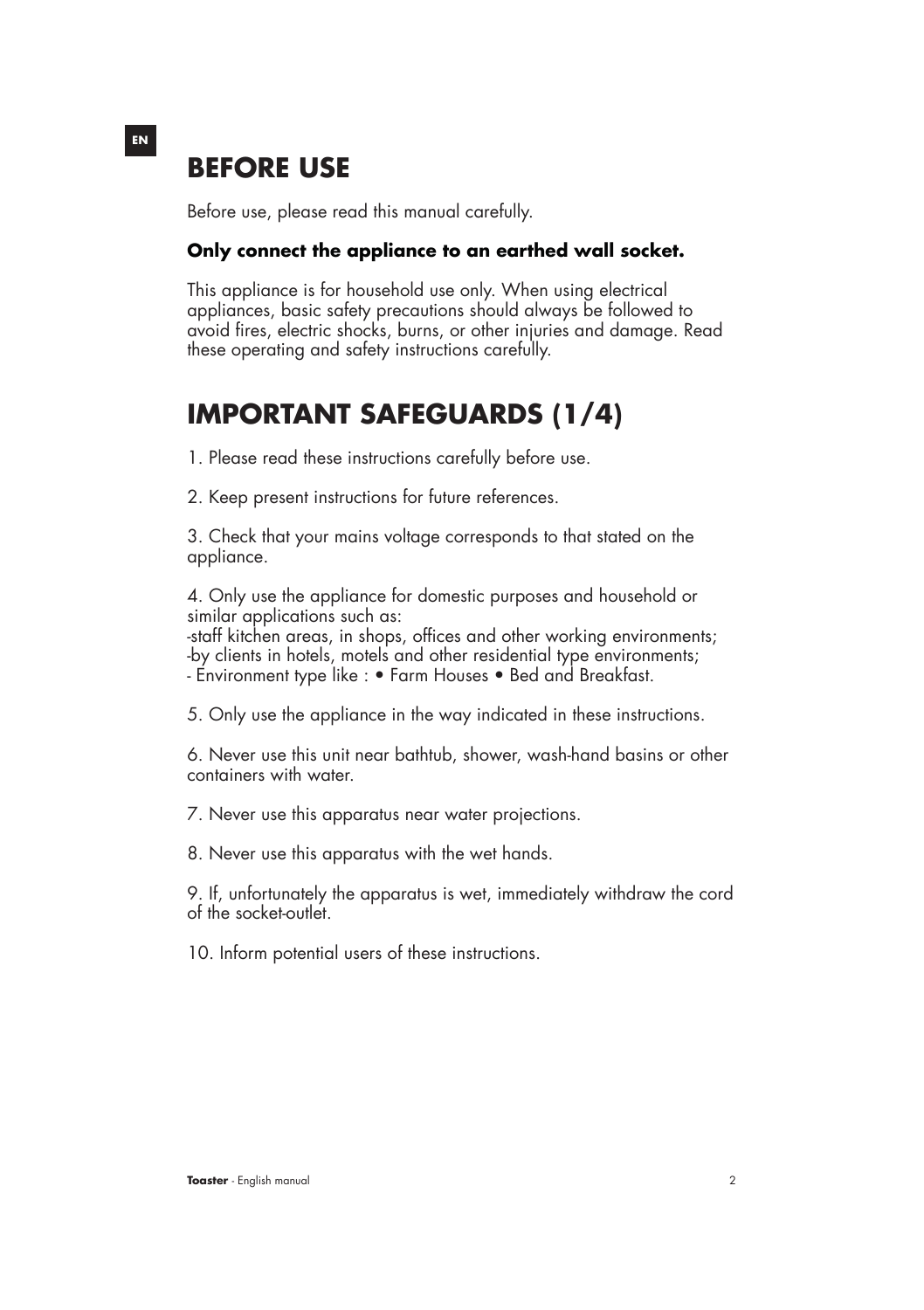### **IMPORTANT SAFEGUARDS (2/4)**

11. Never leave the appliance unsupervised when in use.

12. The appliance must be used only for its intended purpose. No responsibility can be taken for any possible damage caused by incorrect use or improper handling.

13. Children and persons with disabilities are not always aware of the danger posed by the use of appliances.

14. This device can be used by children aged 8 years and older and adults, with reduced physical, sensory or mental capabilities or lack of experience and knowledge, if they have been given supervision or instruction concerning use of the appliance in a safe way and understand the hazards involved.

15. Cleaning and user maintenance shall not be made by children unless they are older than 8 and supervised.

16. Keep the appliance and its cord out of reach of children aged less than 8 years.

17. This device is not a toy , do not leave small children or people with disabilities to play with.

18. In order to ensure your children's safety, please keep all packaging (plastic bags, boxes, polystyrene etc.) out of their reach.

19. Caution ! Do not allow small children to play with the foil : THERE IS A DANGER OF SUFFOCATION !

20. From time to time check the cord for damages. Never use the appliance if cord or appliance shows any signs of damage.

21. Never immerse the appliance in water or any other liquid for any reason whatsoever.

22. Never place it into the dishwasher.

23. Never use the appliance near hot surfaces.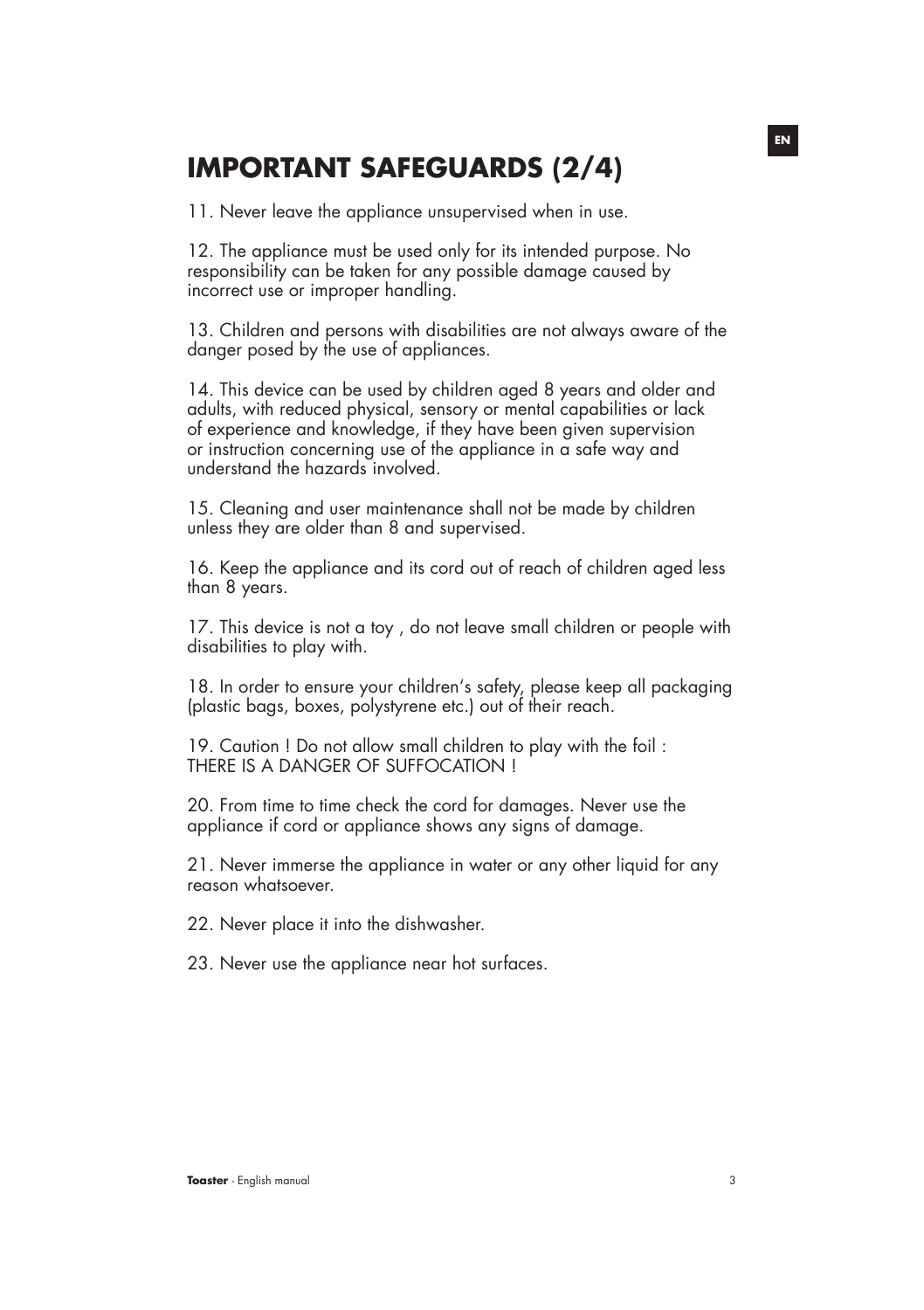## **IMPORTANT SAFEGUARDS (3/4)**

24. If the supply cord is damaged, it must be replaced by the manufacturer, its service agent or similarly Competent qualified person(\*) in order to avoid a hazard.

25. Disconnect the power source cable before any operation of cleaning of maintenance and accessories assembly.

26. Never use the appliance outside and always place it in a dry environment.

27. Never use accessories, which are not recommended by the producer. They could constitute a danger to the user and risk to damage the appliance.

28. Never use any other connector than the one provided.

29. Never move the appliance by pulling the cord. Make sure the cord cannot get caught in any way.

30. Never wind the cord around the appliance and do not bend it

31. Ensure that the power cord does not come into contact with hot parts of this unit.

32. Make sure the appliance has cooled down before cleaning and storing it.

33. The temperature of accessible surfaces may be very high when the appliance is operating. Never touch these parts, of apparatus, to avoid burning itself.

34. The bread may burn. Make sure the appliance never comes into contact with flammable materials, such as curtains, cloth, etc...& the power cord and plug do not come in contact with water.

35. Before cleaning, always unplug the appliance from the power supply and let it cool down.

36. This appliance is not intended to be operated by means of an external timer or separate remote-control system.

**EN**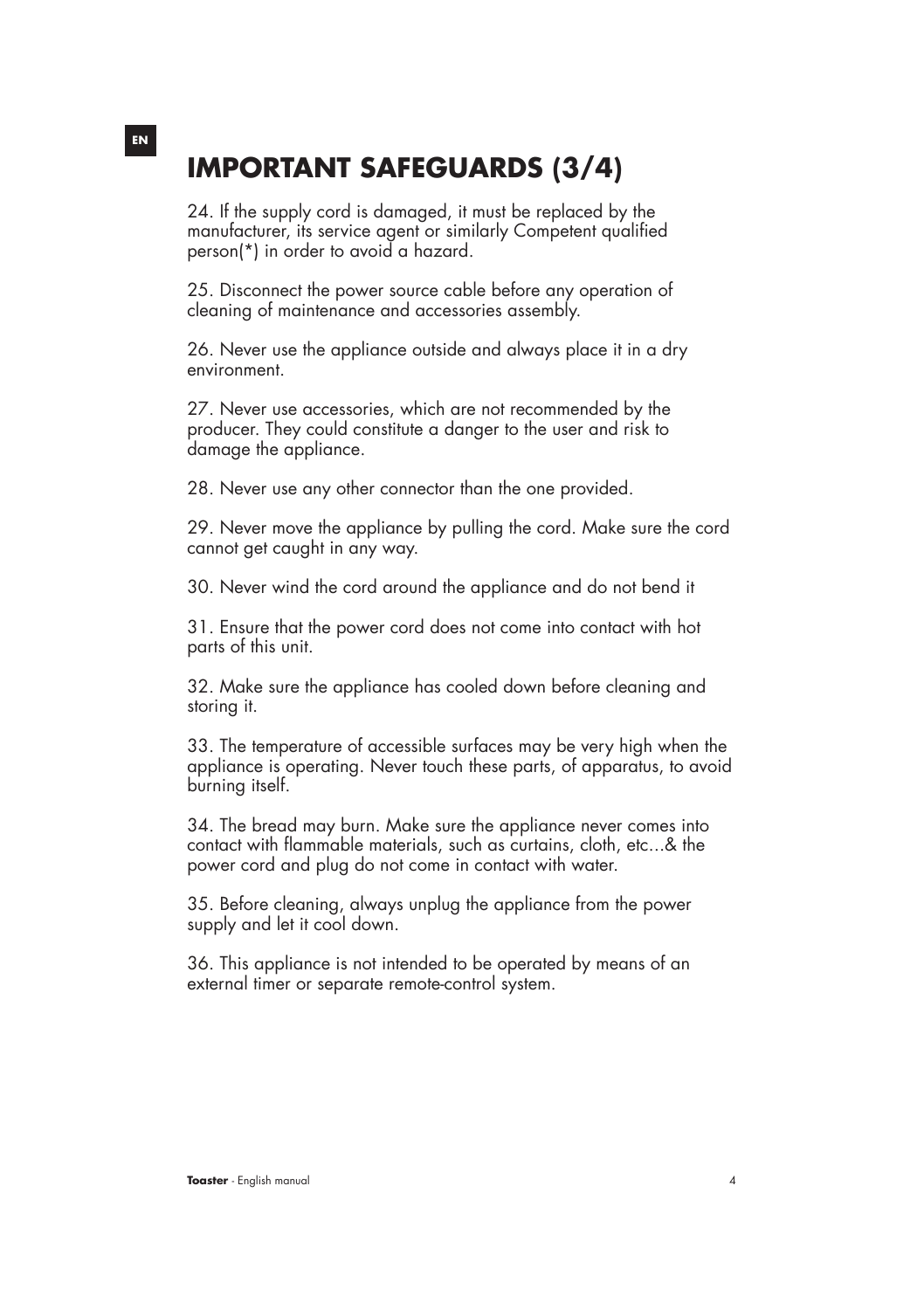### **IMPORTANT SAFEGUARDS (4/4)**

37. Always place the unit on a flat surface. Ensure, also, not to cover the device and not to put anything on it.

38. Always remove the plug from the wall socket when the appliance is not in use.

39. When using an extension lead always make sure that the entire cable is unwound from the reel. Use solely CE approved extension leads. Input power must be at least 16A, 250V, 3000W.

40. Incorrect operation and improper use can damage the appliance and cause injury to the user.

41. This device, designed for home use, complies with standards relating to this type of product.

42. Regarding the instructions for cleaning the device and removing the bread crumbs, please refer to the section "Maintenance and cleaning."

Note : In the event of question concerning the earth or electric connection, please consult a qualified personnel. In the event of short-circuit, earthing reduces the risk of electric shock while making possible the current to be evacuated by the wire of ground.

CAUTION: In order to minimize the risks of electric shock, In the event of breakdown, not to open the case but to call upon a qualified technician for repairs.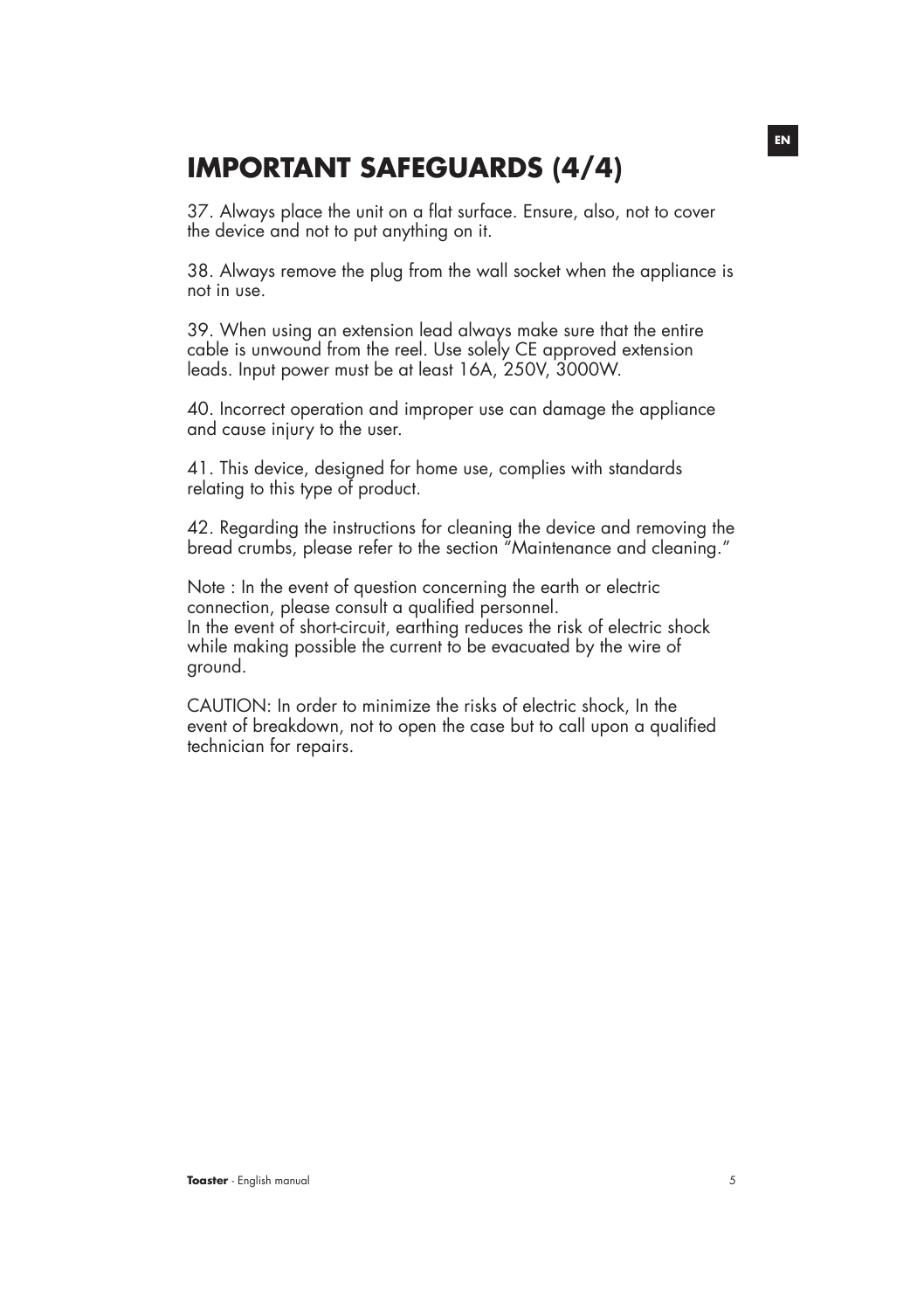# **PARTS DESCRIPTION**

**EN**



- 1. Bread carriage handle
- 2. Reheat/Cancel/Defrost Buttons
- 3. Browning control selector
- 4. Crumb tray (under the unit)
- 5. Stainless steel housing
- 6. 2 Large slots
- 7. Bun warmer

#### **Before first use**

Let the unit run, without bread, about 3 minutes to remove the protective layer of resistance. For this, select the longest time with the Browning control selector. The light emission of smoke and smell is normal.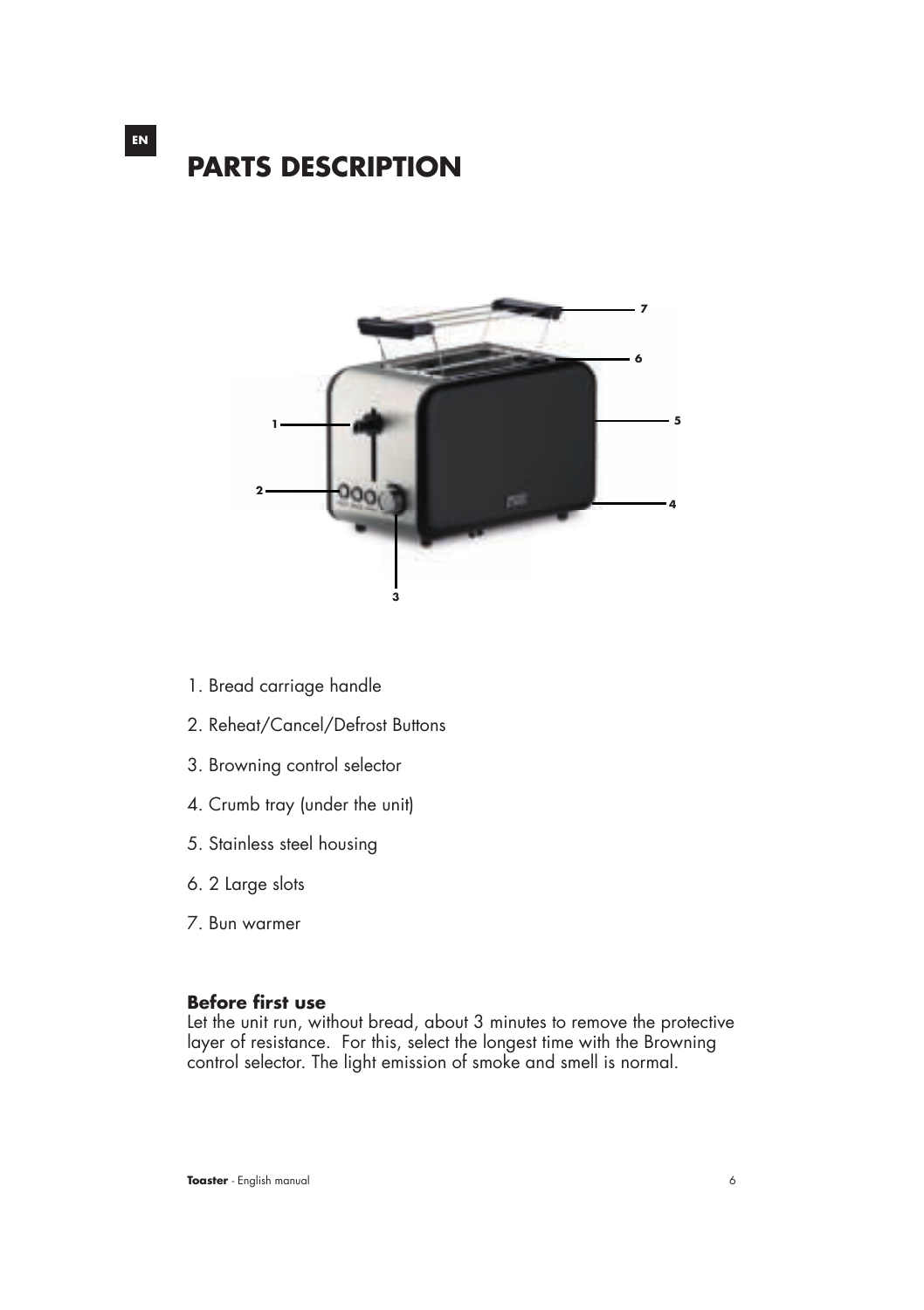## **HOW TO USE (1/2)**

1. Unroll the power cord completely.

2. Check that the tension in force in the country where you are corresponds to that indicated on the apparatus.

3. Connect the apparatus in a correct socket-outlet, (and connected to the ground if the unit is Class I), to avoid any danger.

4. Disconnect the power source cable before any operation of cleaning of maintenance and accessories assembly.

5. Stand the appliance on a table or flat surface.

6. The item must not be left unattended when it is connected to main supply.

7. The item is not to be used, if it has been dropped & if there are visible signs of damage or if it is leaking.

8. Never modify the appliance in anyway.

9. Do not use or keep this product outside when it is raining.

10. Certain parts of the appliance can get hot. Do not touch them, as you may burn yourself.

11. Place the bread slices in the slot (for the French bread, cut a loaf shorter than the slot, then cut it in two pieces along its length.). Your appliance is provided to receive French bread, but also pieces of toast or other bread slices if their thickness and their length are shorter than the slot.

12. Press down the bread carriage handle until it stops (in the same time, the grid inside the slot will tighten around the bread in order to keep it away from the heating wires). Then release the pressure and the handle will stay in the lower position, which means that the heating process has begun. If the handle comes up immediately, check if the appliance is plugged in as it blocks when the unit is plugged in.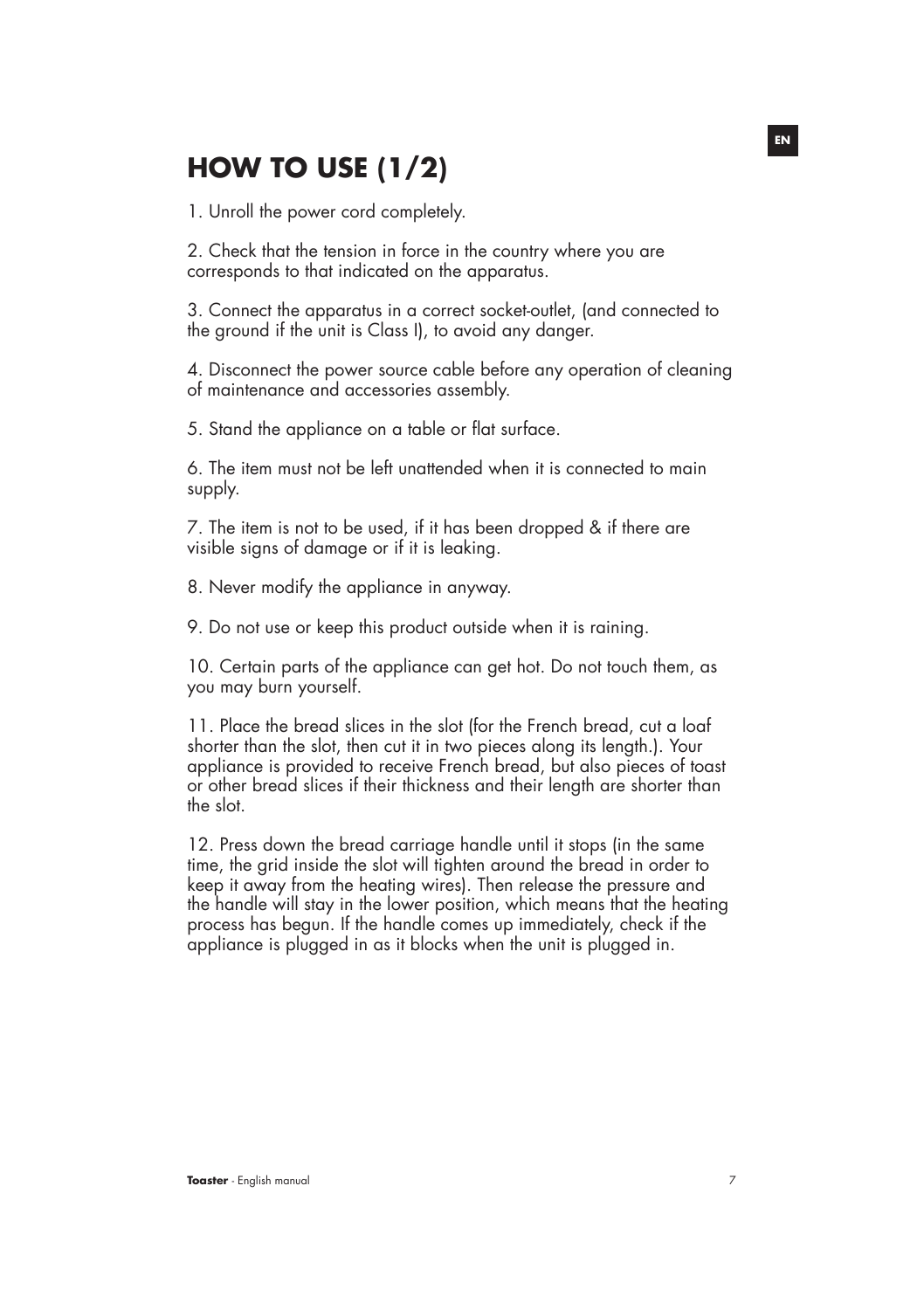## **HOW TO USE (2/2)**

13. You can adjust the browning intensity to obtain a more or less toasted bread by positioning the browning control selector to one of the degrees marked from 1 to 6. Therefore you only have to turn clockwise to increase the intensity, and anticlockwise to decrease it. The higher the number is, the more toasted the bread will be.

14. When you use the burn warmer on the toaster, you need select the browning control below 2.

To use complementary functions :

After pressing down the bread carriage handle, push on :

 - The reheat button which allows you to reheat bread or to toasted bread.

 - The defrost button which allows you to toast the bread that has been frozen beforehand.

15. During the functioning, if you think that the bread is toasted enough or for another reason, you can break the heating process, simply by pressing the cancel button "STOP".

16. Always unplug the appliance after use and let it cool down before handling or storing it.

### **MAINTENANCE AND CLEANING**

1. Before attempting any cleaning operation, make sure the toaster is unplugged from the supply socket and fully cooled down.

2. To remove bread crumbs slide the crumb tray situated on the side of the appliance.

3. Never use sharp objects to clean. Doing so could damage the appliance.

4. To clean the exterior surfaces, simply wipe over with a soft damp cloth.

5. All other maintenance and repair should be performed by a qualified technician.

#### **EN**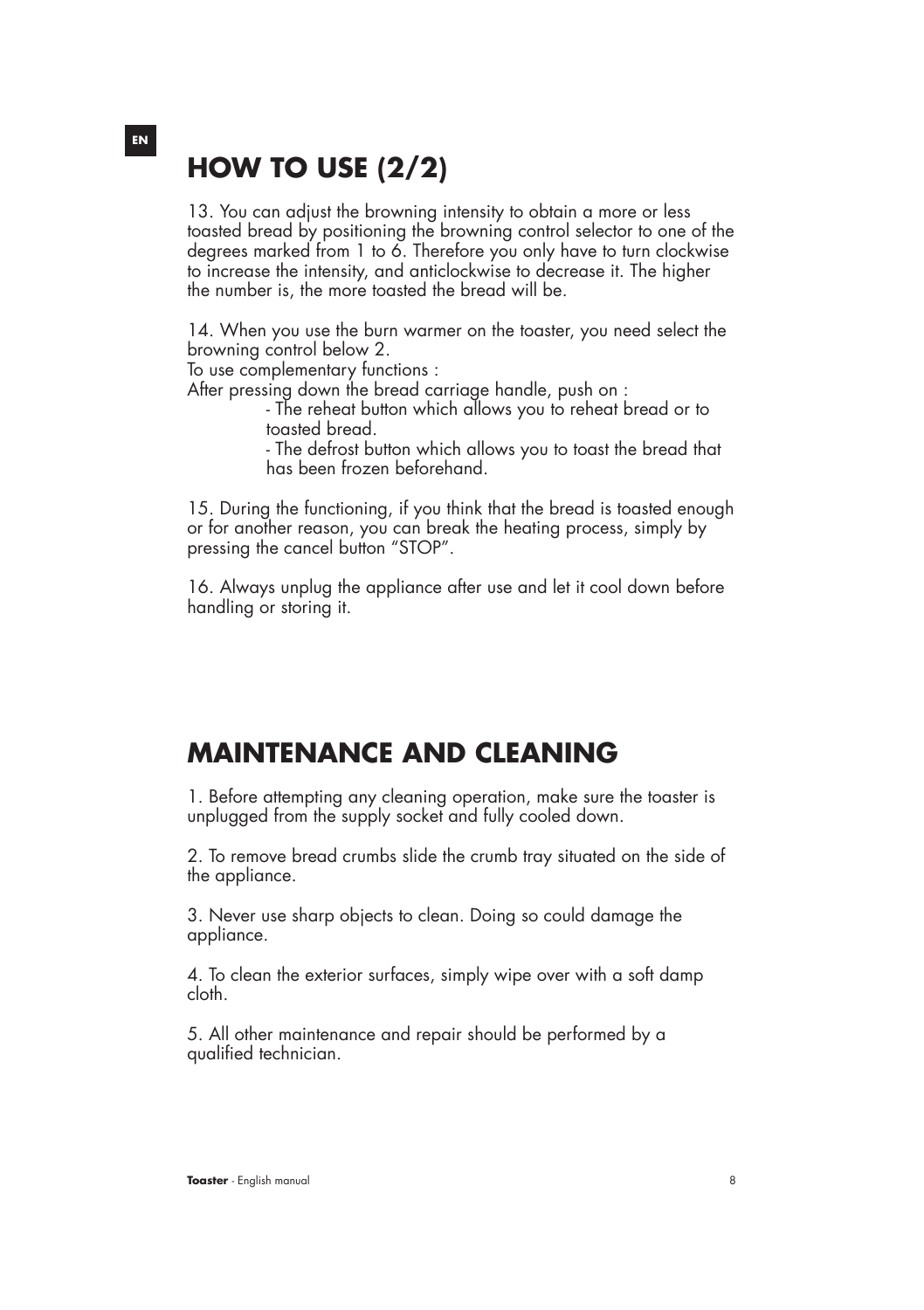### **STORAGE**

- Ensure the unit is completely cool and dry.

- Do not wrap the cord around the appliance, as this will cause damage.

- Keep the appliance in a cool, dry place.

### **DISPOSAL**

Do not dispose of the device in normal domestic waste. Dispose of the device over a registered waste disposal firm or through your communal waste disposal facility. Observe the currently valid regulations. In case of doubt, consult your waste disposal facility.

### **WARRANTY**

Dear Valued Customer,

Thank you very much for purchasing a MOA product.

We wish you to inform you that this product is covered by a warranty which complies with all legal provisions concerning existing warranty and consumer rights in the country where the product was purchased.

Should you find any defect or malfunction of your MOA product, please contact the appropriate Customer Care Center.

Sincerely yours, The MOA Team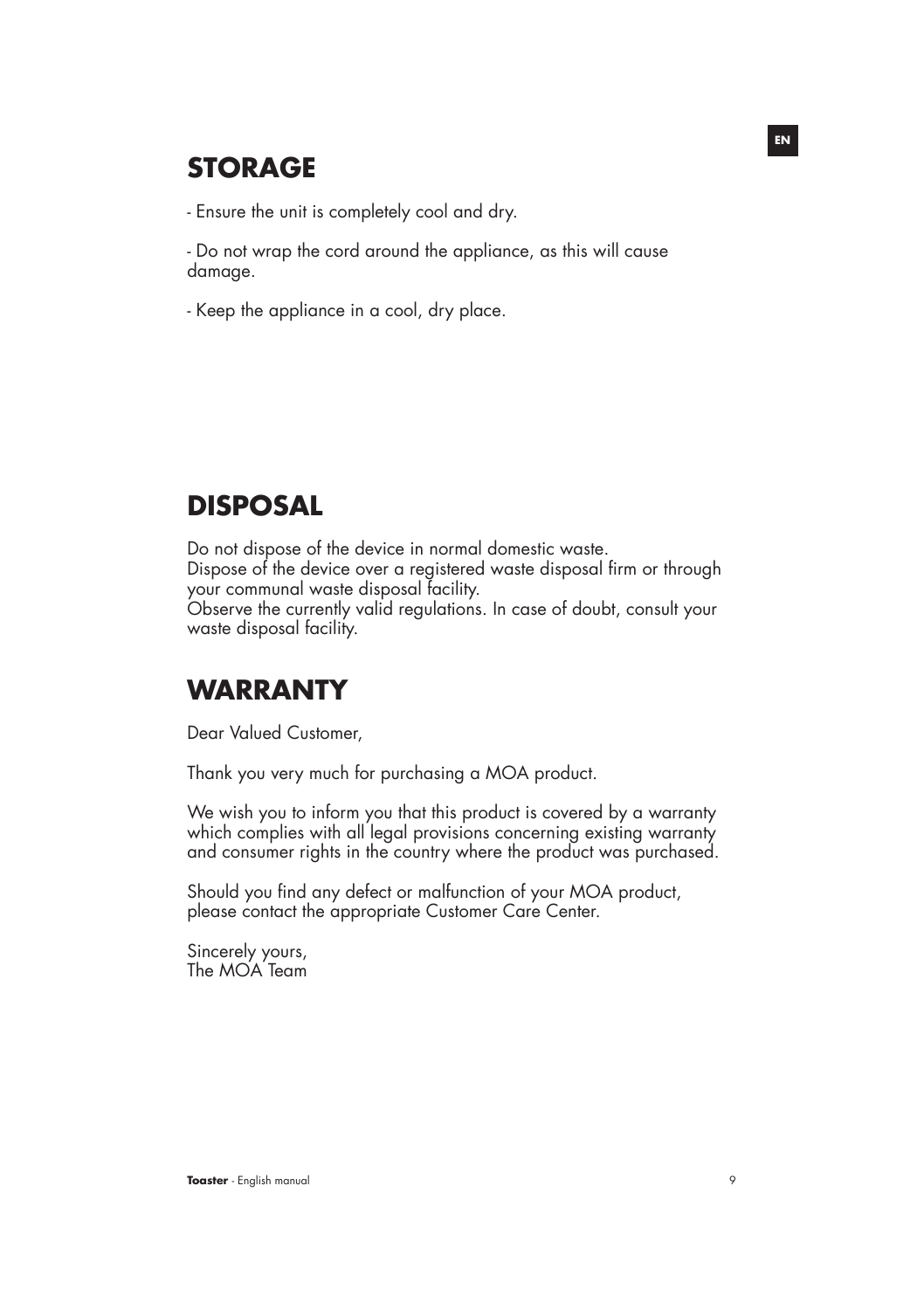## **VOOR HET GEBRUIK**

Lees deze handleiding voor gebruik met aandacht.

#### **Sluit het apparaat alleen aan op een geaard stopcontact.**

Dit apparaat is alleen voor huishoudelijk gebruik. Bij gebruik van elektrische apparaten, moeten algemene veiligheidsmaatregelen altijd opgevolgd worden om brand, elektrische schokken, brandwonden en andere verwondingen en vormen van schade te voorkomen. Lees deze gebruiksaanwijzing en veiligheidsmaatregelen zorgvuldig.

### **BELANGRIJKE VEILIGHEIDSMAATREGELEN (1/4)**

1. Lees deze handleiding aandachtig door voorafgaand aan het gebruik.

2. Bewaar de handleiding voor toekomstig gebruik.

3. Controleer of uw netspanning overeenkomt met die op het apparaat.

4. Gebruik het apparaat alleen voor huishoudelijke doeleinden en huishoudelijke of soortgelijke toepassingen zoals:

- keukenruimtes zoals in winkels, kantoren en andere werkomgevingen; - gebruik door klanten in hotels, motels en andere soortgelijke woonomgevingen;

- Omgevingen zoals: • Boerderijen • Bed and Breakfast.

5. Gebruik het apparaat alleen zoals aangegeven in deze handleiding.

6. Gebruik dit apparaat nooit in de buurt van een badkuip, douche, wastafel of iets anders dat water bevat.

7. Gebruik dit apparaat nooit in de buurt van plekken met opspattend water.

8. Gebruik dit apparaat nooit met natte handen.

9. Trek onmiddellijk de stekker uit het stopcontact als het apparaat nat wordt.

10. Wijs mogelijke gebruikers op deze handleiding.

**Toaster** - Nederlandse handleiding 10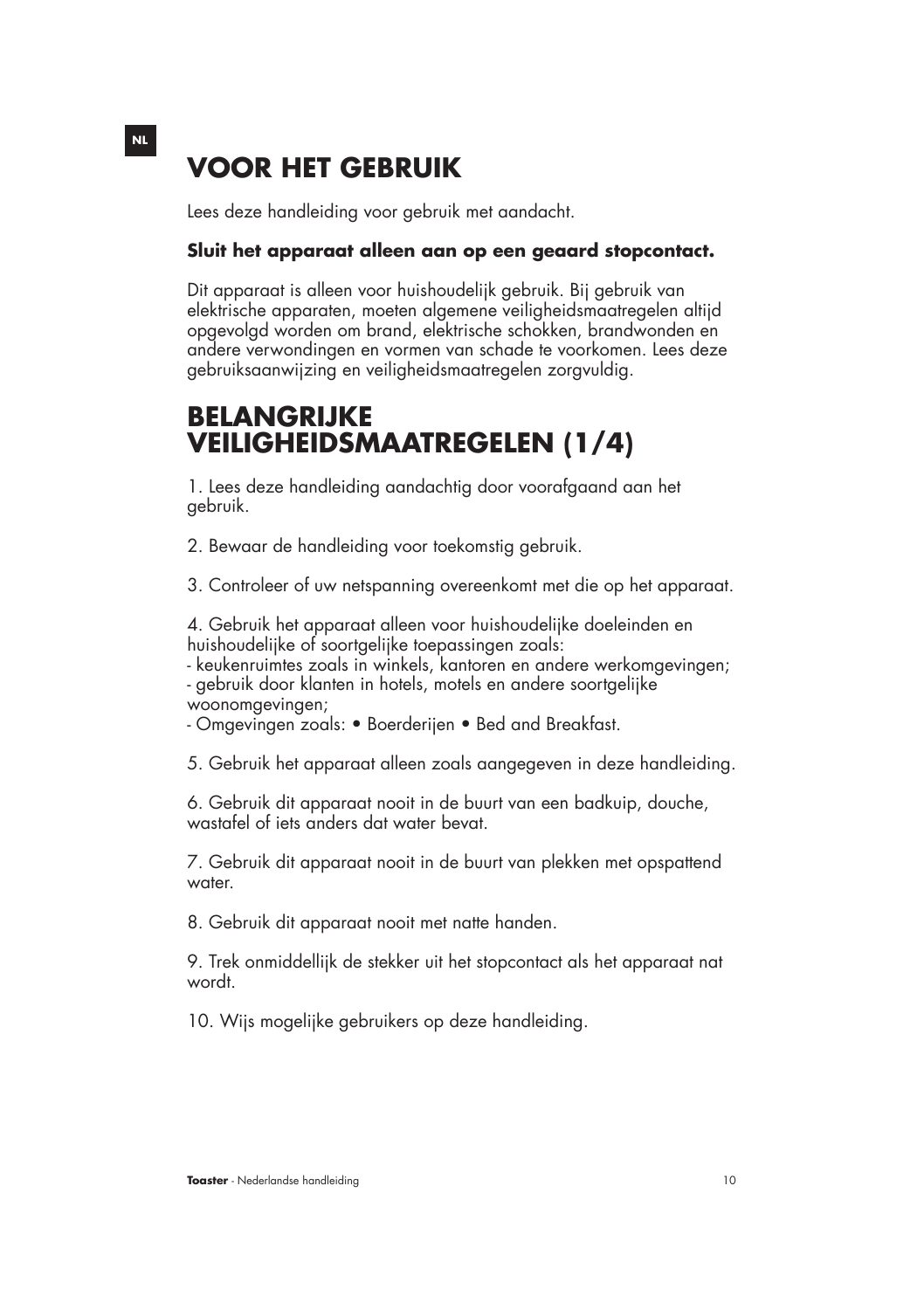### **BELANGRIJKE VEILIGHEIDSMAATREGELEN (2/4)**

11. Laat het apparaat nooit zonder toezicht wanneer het in gebruik is.

12. Het apparaat mag alleen worden gebruikt voor het beoogde doel. Er kan geen verantwoordelijkheid worden genomen voor mogelijke schade veroorzaakt door onjuist gebruik.

13. Kinderen en personen met een beperking zijn zich niet altijd bewust van het gevaar van het gebruik van apparaten.

14. Dit apparaat kan worden gebruikt door kinderen van 8 jaar en ouder en volwassenen, met verminderde lichamelijke, zintuiglijke of mentale vermogens of gebrek aan ervaring en kennis, als ze toezicht of instructie hebben gekregen over het gebruik van het apparaat op een veilige manier en de gevaren ervan begrijpen.

15. Reiniging en gebruikersonderhoud mogen niet door kinderen worden uitgevoerd, tenzij ze ouder zijn dan 8 jaar en onder toezicht staan.

16. Houd het apparaat en het snoer buiten bereik van kinderen jonger dan 8 jaar.

17. Dit apparaat is geen speelgoed, laat er geen kleine kinderen of mensen met een beperking mee spelen.

18. Houd de verpakking (plastic zakken, dozen, polystyreen enz.) Buiten het bereik van uw kinderen om de veiligheid van uw kinderen te garanderen.

19. Let op! Laat kleine kinderen niet met de folie spelen: ER BESTAAT KANS OP VERSTIKKING !

20. Controleer het snoer van tijd tot tijd op beschadigingen. Gebruik het apparaat nooit als het snoer of apparaat tekenen van schade vertoont.

21. Dompel het apparaat om welke reden dan ook nooit onder in water of een andere vloeistof.

22. Plaats het nooit in de vaatwasser.

23. Gebruik het apparaat nooit in de buurt van hete oppervlakken.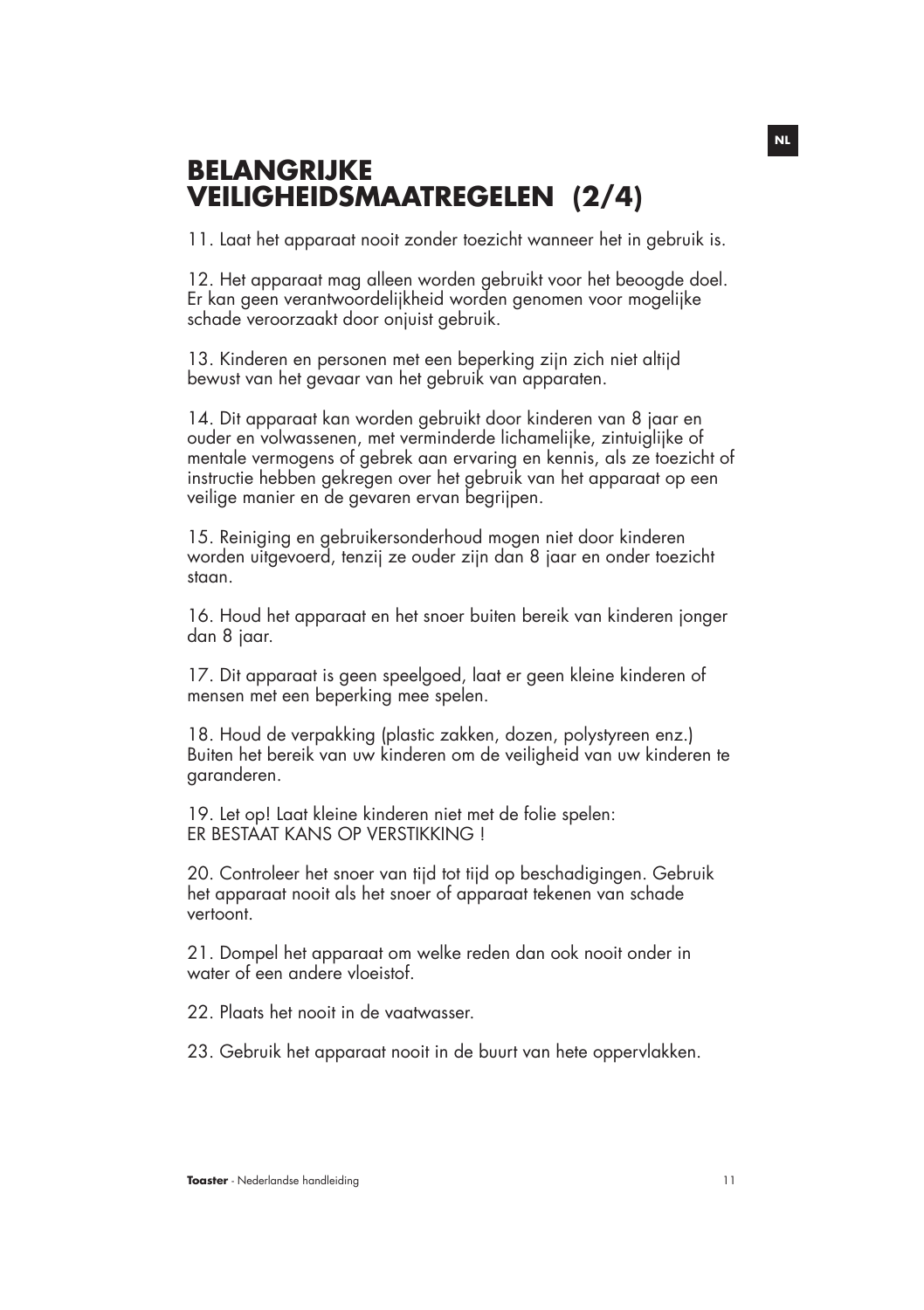### **BELANGRIJKE VEILIGHEIDSMAATREGELEN (3/4)**

24. Als het netsnoer beschadigd is, moet het worden vervangen door de fabrikant, zijn serviceagent of een vergelijkbare bevoegde persoon (\*) om gevaar te voorkomen.

25. Haal de stekker uit het stopcontact voordat u reinigt of de onderdelen in elkaar zet.

26. Gebruik het apparaat nooit buiten en plaats het altijd in een droge omgeving.

27. Gebruik nooit accessoires die niet door de producent worden aanbevolen. Ze kunnen een gevaar voor de gebruiker vormen en het apparaat beschadigen.

28. Gebruik nooit een andere stekker dan de meegeleverde.

29. Trek nooit aan het snoer om het apparaat te verplaatsen. Zorg dat het snoer op geen enkele manier bekneld raakt.

30. Wikkel het snoer nooit rond het apparaat en buig het snoer niet.

31. Zorg ervoor dat het netsnoer niet in contact komt met hete delen van dit apparaat.

32. Zorg ervoor dat het apparaat is afgekoeld voordat u het schoonmaakt en opbergt.

33. De temperatuur van de oppervlakken die aangeraakt kunnen worden, kan erg hoog zijn wanneer het apparaat in werking is. Raak deze onderdelen van het apparaat nooit aan om verbranding te voorkomen.

34. Het brood kan aanbranden. Zorg ervoor dat het apparaat nooit in contact komt met brandbare materialen zoals gordijnen, stoffen enz. en dat het het netsnoer en de stekker niet in contact komen met water.

35. Trek voorafgaand aan het reinigen altijd de stekker uit het stopcontact en laat het apparaat afkoelen.

36. Dit apparaat is niet bedoeld om te worden bediend door middel van een externe timer of een afzonderlijk afstandsbedieningssysteem.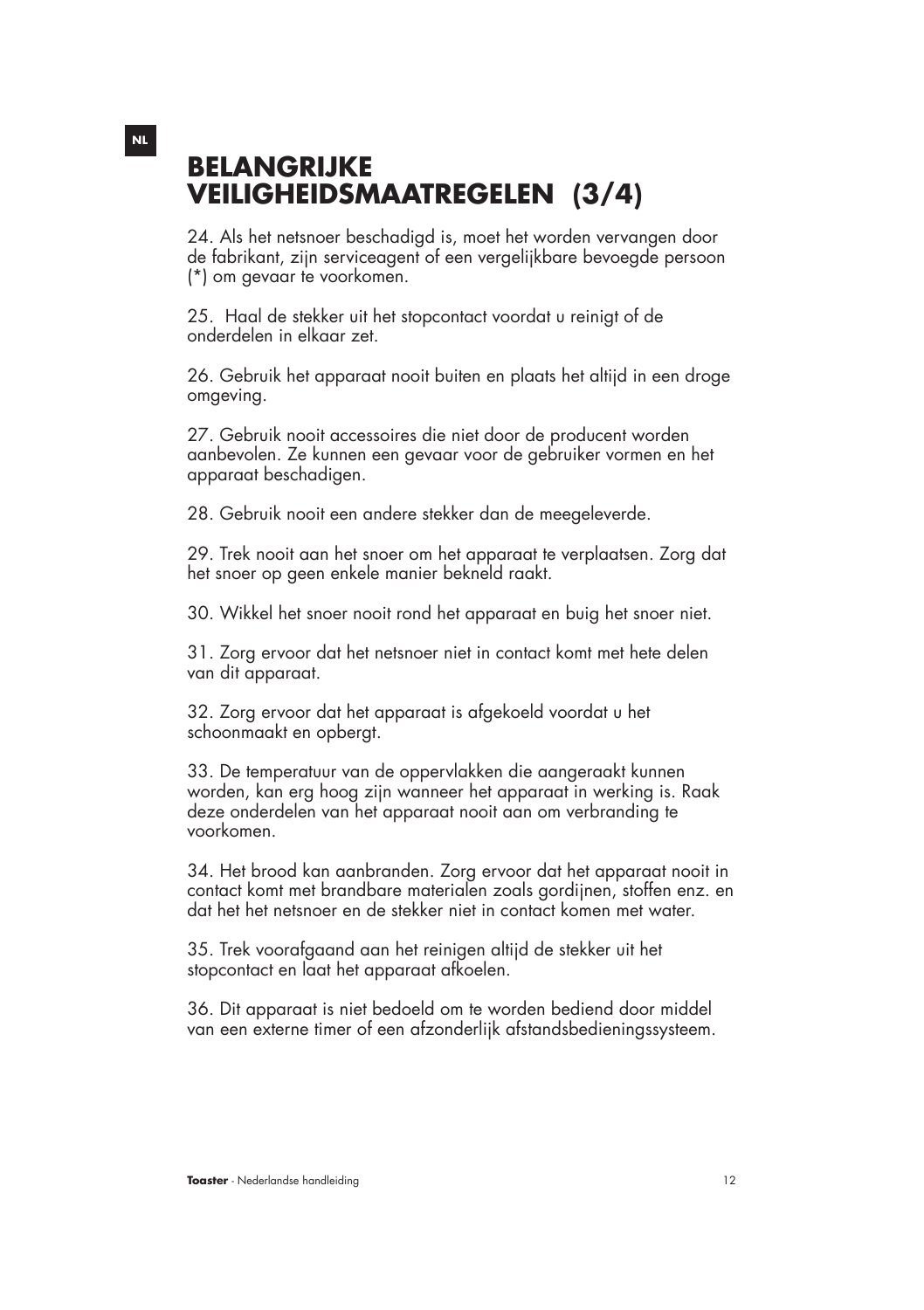### **BELANGRIJKE VEILIGHEIDSMAATREGELEN (4/4)**

37. Plaats het apparaat altijd op een vlakke ondergrond. Zorg er ook voor dat u het apparaat niet bedekt en er niets op zet.

38. Haal altijd de stekker uit het stopcontact wanneer het apparaat niet in gebruik is.

39. Zorg er bij gebruik van een verlengsnoer altijd voor dat de hele kabel van de haspel is afgewikkeld. Gebruik uitsluitend CE goedgekeurde verlengsnoeren. Het ingangsvermogen moet minimaal 16A, 250V, 3000W zijn.

40. Onjuiste bediening en onjuist gebruik kunnen het apparaat beschadigen en de gebruiker verwonden.

42. Dit apparaat, ontworpen voor huishoudelijk gebruik, voldoet aan de normen met betrekking tot dit type product.

Opmerking: raadpleeg gekwalificeerd personeel in geval van vragen over aarding en de elektrische aansluiting. In geval van kortsluiting vermindert aarding het risico op elektrische schokken en maakt deze het mogelijk dat de stroom wordt geleid door de aarddraad.

LET OP: Om het risico op elektrische schokken te minimaliseren dient u in geval van een storing de behuizing niet te openen, maar om een gekwalificeerde technicus in te schakelen voor reparatie.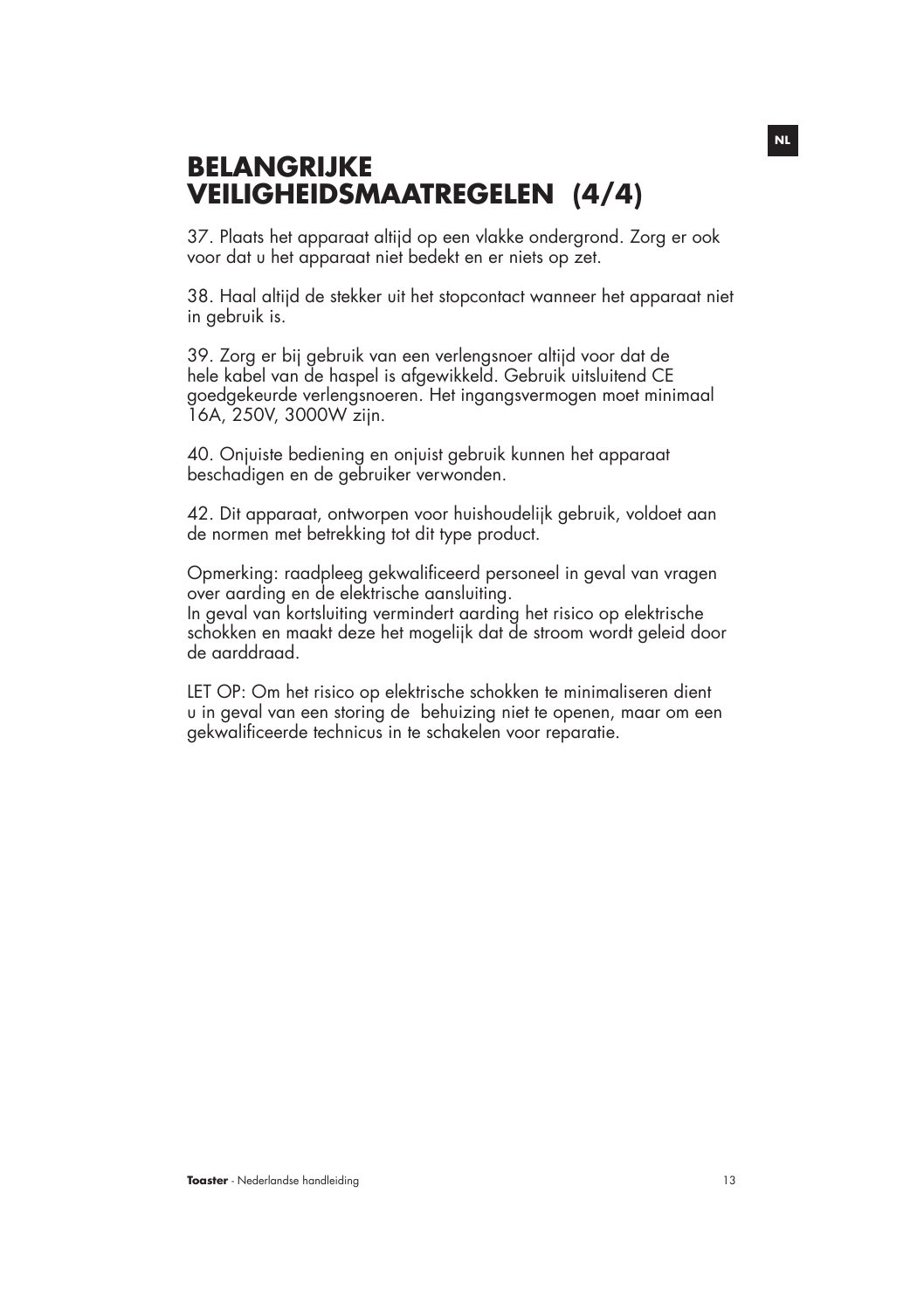### **BESCHRIJVING ONDERDELEN**



- 1. Hendel broodslede
- 2. Opwarmen/Annulering/Ontdooi knop
- 3. Bruiningsstand knop
- 4. Kruimellade (onder het apparaat)
- 5. Roestvrijstalen behuizing
- 6. 2 grote gleuven
- 7. Broodjeswarmer

#### **Eerste gebruik**

Laat het apparaat ongeveer 3 minuten zonder brood aan staan om de beschermende weerstandslaag te verwijderen. Selecteer hiervoor de hoogste stand met de keuzeknop voor stand van mate waarin geroosterd wordt. Een lichte uitstoot van rook en geur is normaal.

**NL**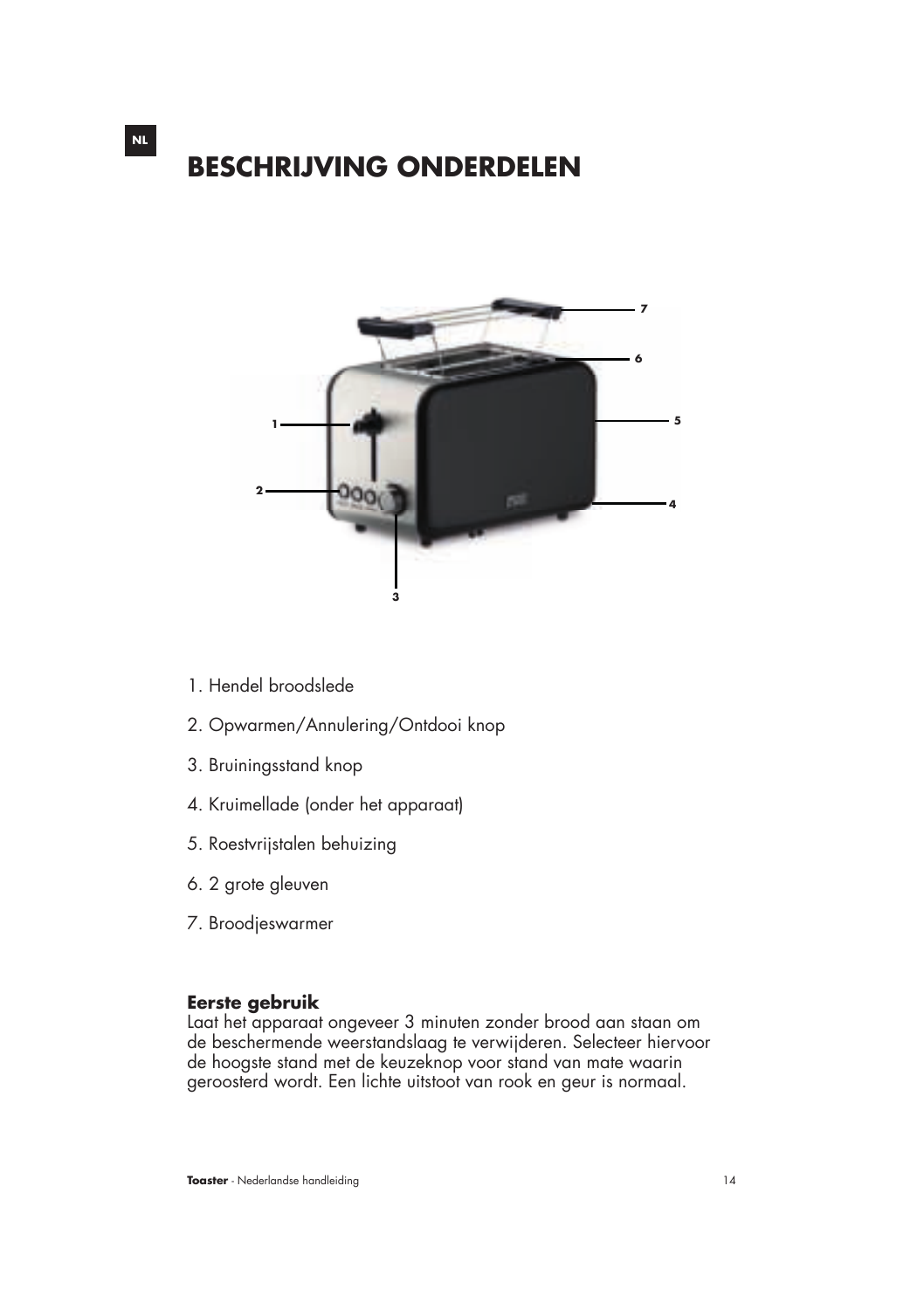## **GEBRUIK (1/2)**

1. Rol het netsnoer helemaal uit.

2. Controleer of de spanning die van kracht is in het land waar u zich bevindt, overeenkomt met die op het apparaat.

3. Sluit het apparaat aan op een correct stopcontact (en geaard indien het apparaat klasse I is) om elk gevaar te voorkomen.

4. Haal de stekker uit het stopcontact voordat u het product reinigt of onderhoud pleegt.

5. Zet het apparaat op een tafel of op een vlakke ondergrond.

6. Het apparaat mag niet onbeheerd worden achtergelaten wanneer het is aangesloten op de hoofdvoeding.

7. Het apparaat mag niet worden gebruikt als het is gevallen en als er zichtbare tekenen van schade zijn of wanneer het lekt.

8. Wijzig nooit iets aan het apparaat.

9. Gebruik of bewaar dit product niet buiten als het regent.

10. Bepaalde delen van het apparaat kunnen heet worden. Raak ze niet aan, want u kunt zich branden.

11. Plaats de sneetjes brood in de gleuf (bij broodjes snijdt u het brood korter dan de gleuf en snijd het vervolgens in twee stukken over de lengte). Het is mogelijk om met het apparaat andere broodjes, stukjes toast of andere sneetjes brood te roosteren waarvan hun dikte en lengte korter zijn dan de gleuf.

12. Druk de hendel van de broodslede naar beneden totdat deze stopt (tegelijkertijd zal het rooster in de gleuf rond het brood strakker worden om het van de verwarmingsdraden weg te houden). Laat vervolgens de druk los en de hendel blijft in de onderste positie staan, wat betekent dat het verwarmingsproces is begonnen. Als het handvat onmiddellijk terug omhoog komt, controleer dan of het apparaat is aangesloten omdat het blokkeert wanneer het apparaat niet is aangesloten.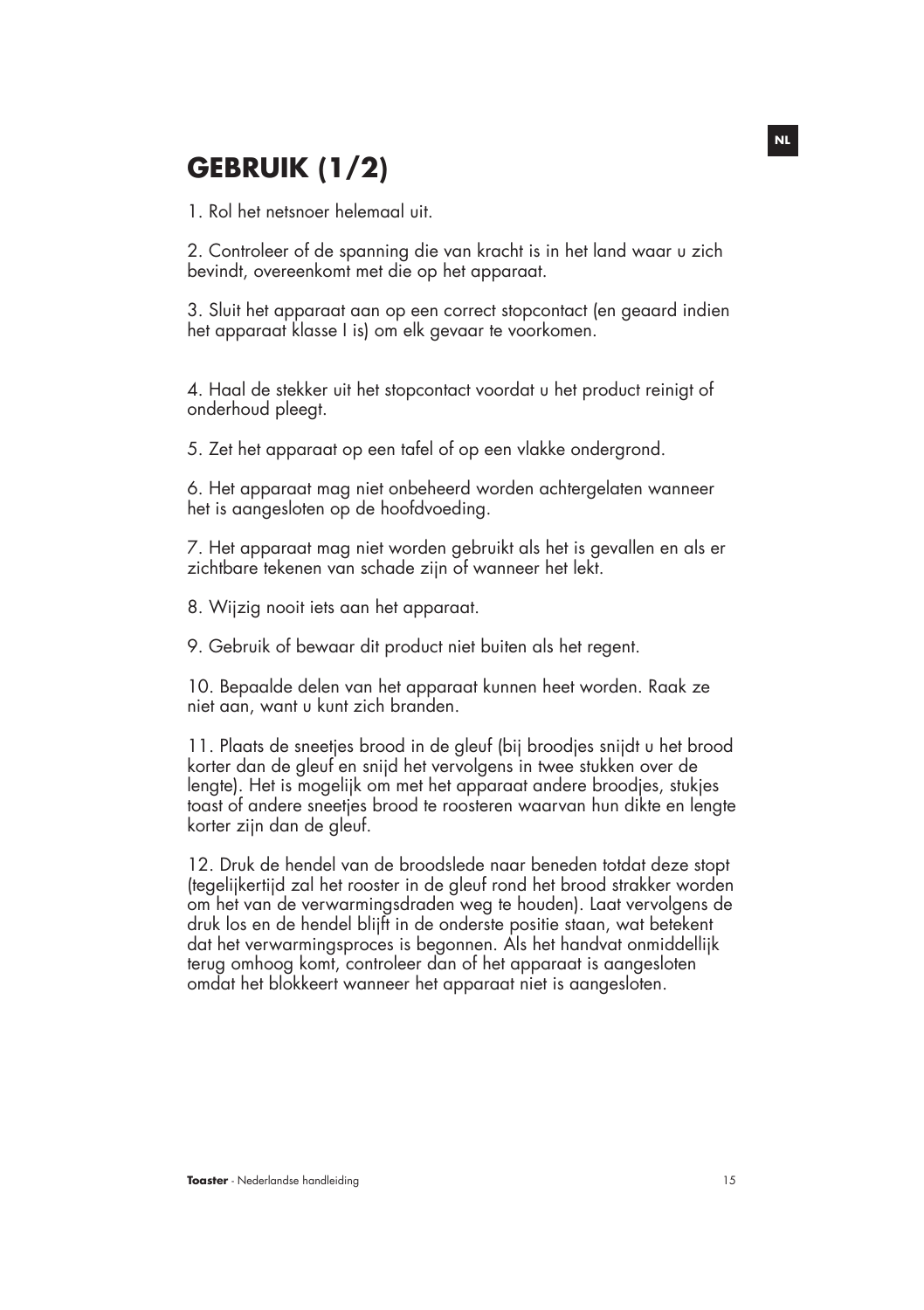## **GEBRUIK (2/2)**

13. U kunt de bruining van het brood aanpassen om minder of meer geroosterd brood te verkrijgen door de bruiningsstandknop op een van de graden te plaatsen die is gemarkeerd van 1 tot 6. Daarom hoeft u alleen met de klok mee te draaien om de intensiteit te verhogen en tegen de klok in te draaien om het te verlagen. Hoe hoger het getal, hoe meer geroosterd het brood zal zijn.

14. Wanneer u de opwarmfunctie op het broodrooster gebruikt, moet u op de bruiningsstandknop een stand onder de 2 selecteren. Om aanvullende functies te gebruiken:

Nadat u de hendel van de broodslede naar beneden hebt gedrukt, drukt u op: - De knop opwarmen waarmee u brood of

 geroosterd brood kunt opwarmen. - De ontdooiknop waarmee u het vooraf ingevroren brood kunt roosteren.

15. Als u tijdens het functioneren denkt dat het brood voldoende geroosterd is of om een andere reden het opwarmproces wilt onderbreken, drukt u eenvoudigweg op de annuleertoets "STOP".

16. Trek na gebruik altijd de stekker uit het stopcontact en laat het apparaat afkoelen voordat u het gebruikt of opbergt.

### **ONDERHOUD EN REINIGING**

1. Voordat u begint met schoonmaken, moet u ervoor zorgen dat de broodrooster niet op het stopcontact is aangesloten en volledig is afgekoeld.

2. Om broodkruimels te verwijderen, schuift u de kruimellade open aan de zijkant van het apparaat.

3. Gebruik nooit scherpe voorwerpen om schoon te maken. Dit kan het apparaat beschadigen.

4. Veeg de buitenkant schoon met een zachte, vochtige doek.

5. Alle andere onderhouds- en reparatiewerkzaamheden moeten worden uitgevoerd door een gekwalificeerde technicus.

#### **NL**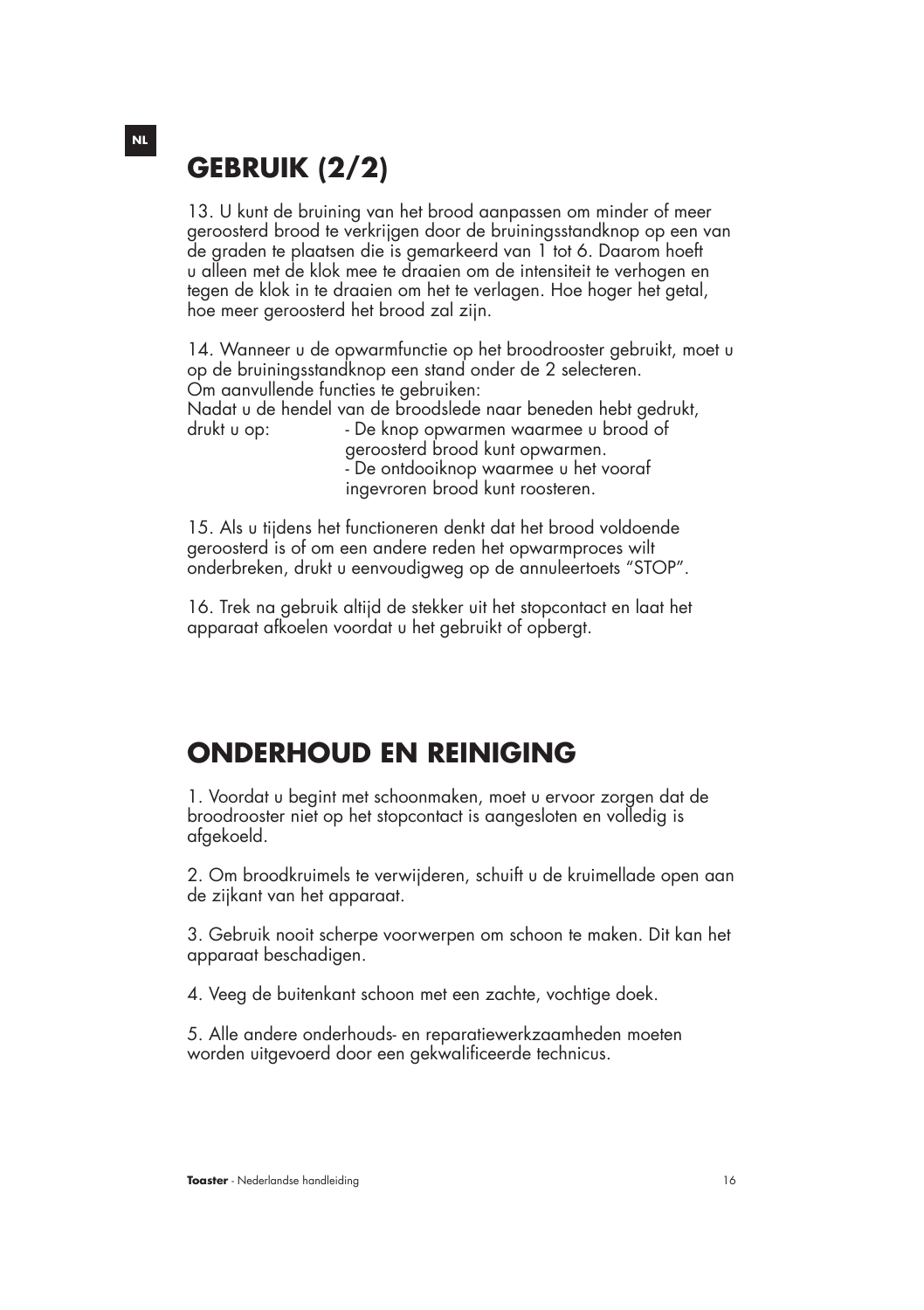### **OPSLAG**

- Zorg ervoor dat het apparaat volledig koel en droog is.
- Wikkel het snoer niet om het apparaat, dit kan schade veroorzaken.
- Bewaar het apparaat op een koele, droge plaats.

### **VERWIJDEREN**

Gooi het apparaat niet bij het huishoudelijk afval. Breng het apparaat naar een geregistreerd afvalverwerkingsbedrijf of naar de plaatselijke milieustraat.

Houd u zich aan de huidige geldige regelgeving. Neem in geval van twijfel contact op met het dichtstbijzijnde afvalverwerkingsbedrijf.

### **GARANTIE**

Gewaardeerde klant,

Hartelijk dank voor uw aankoop van een MOA-product.

Wij wensen u hierbij mee te delen dat dit product wordt gedekt door een garantie die voldoet aan alle wettelijke bepalingen inzake de heersende garantie- en consumentenrechten in het land waar het product werd gekocht.

Mocht u een defect of storing vaststellen aan uw MOA-product, neemt u dan a.u.b. contact op met het passende Customer Care Center (klantenservice), waar u het product heeft gekocht.

Hartelijke groet, Het MOA Team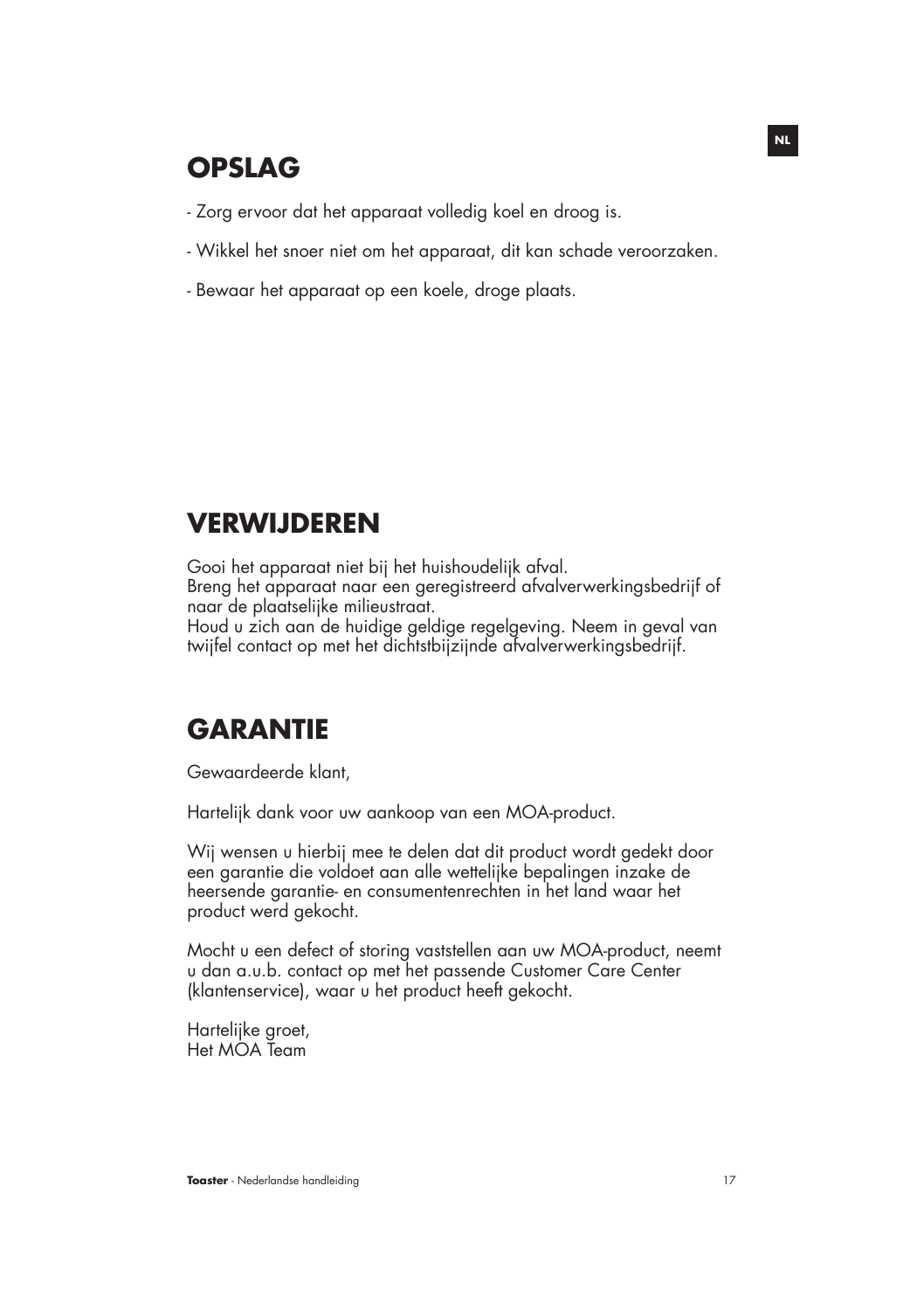### **VOR INBETRIEBNAHME**

Bitte lesen Sie diese Bedienungsanleitung vor Gebrauch sorgfältig durch.

#### **Schließen Sie das Gerät nur an eine geerdete Steckdose an.**

Dieses Gerät ist nur für den Hausgebrauch bestimmt. Bei der Verwendung von elektrischen Geräten sollten immer grundlegende Sicherheitsregeln beachtet werden, um Brände, Stromschläge, Verbrennungen oder andere Verletzungen und Schäden zu vermeiden. Lesen Sie diese Betriebs- und Sicherheitsanweisungen sorgfältig durch.

### **WICHTIGE SCHUTZMAßNAHMEN (1/4)**

1. Bitte lesen Sie diese Anleitung vor der Verwendung sorgfältig durch.

2. Bewahren Sie die vorliegende Anleitung für zukünftige Referenzen auf.

3. Überprüfen Sie, ob Ihre Netzspannung mit der auf dem Gerät angegebenen übereinstimmt.

4. Benutzen Sie das Gerät nur für Haushaltszwecke und Haushaltsoder ähnliche Anwendungen wie z.B.:

- Personalküchen, in Geschäften, Büros und anderen Arbeitsumgebungen;

- von Kunden in Hotels, Motels und anderen Wohnumgebungen;

- Bereiche, wie: • Bauernhäuser • Bed and Breakfast.

5. Verwenden Sie das Gerät nur in der in dieser Anleitung angegebenen Weise.

6. Verwenden Sie das Gerät niemals in der Nähe von Badewannen, Duschen, Waschbecken oder anderen Behältern mit Wasser.

7. Benutzen Sie dieses Gerät niemals in der Nähe von Wasserspritzern.

8. Benutzen Sie dieses Gerät niemals mit nassen Händen.

9. Wenn das Gerät nass ist, ziehen Sie sofort das Netzkabel aus der Steckdose.

10. Informieren Sie potenzielle Benutzer über diese Anweisungen.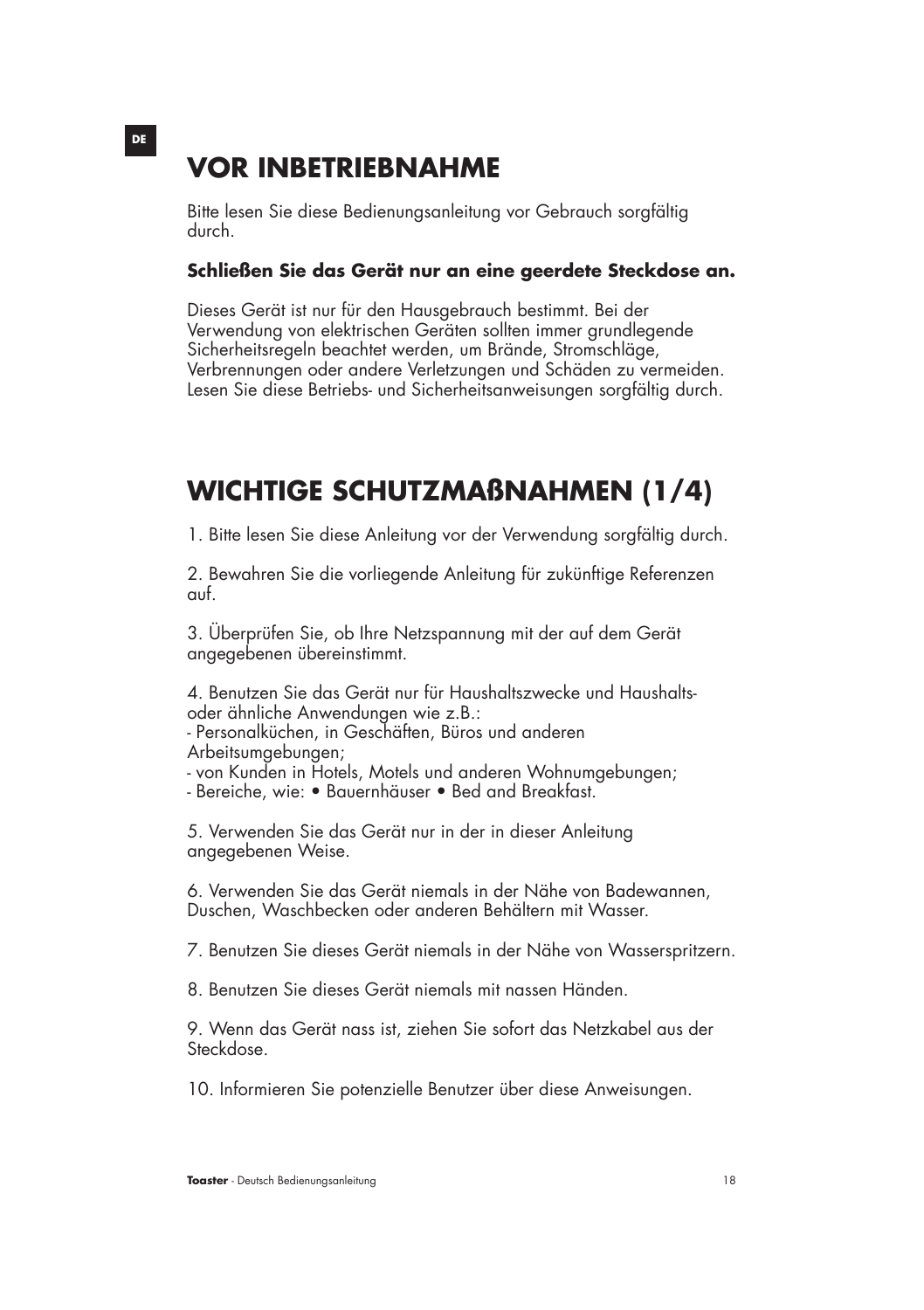### **WICHTIGE SCHUTZMAßNAHMEN (2/4)**

11. Lassen Sie das Gerät nie unbeaufsichtigt, wenn es in Betrieb ist.

12. Das Gerät darf nur für den vorgesehenen Zweck verwendet werden. Für eventuelle Schäden, die durch unsachgemäßen Gebrauch oder unsachgemäße Handhabung entstehen, kann keine Verantwortung übernommen werden.

13. Kinder und Menschen mit Behinderungen sind sich der Gefahr, die von der Verwendung von Geräten ausgeht, nicht immer bewusst.

14. Dieses Gerät kann von Kindern ab 8 Jahren und von Erwachsenen mit eingeschränkten physischen, sensorischen oder geistigen Fähigkeiten oder mangelnder Erfahrung und Kenntnissen verwendet werden, wenn sie unter Aufsicht stehen oder in die sichere Anwendung des Gerätes eingewiesen wurden und die damit verbundenen Gefahren verstehen.

15. Die Reinigung und Wartung des Gerätes darf nicht von Kindern vorgenommen werden, es sei denn, sie sind älter als 8 Jahre und werden beaufsichtigt.

16. Bewahren Sie das Gerät und sein Kabel außerhalb der Reichweite von Kindern unter 8 Jahren auf.

17. Dieses Gerät ist kein Spielzeug, lassen Sie kleine Kinder oder Menschen mit Behinderungen nicht damit spielen.

18. Bewahren Sie bitte alle Verpackungen (Plastiktüten, Schachteln, Styropor usw.) außerhalb der Reichweite Ihrer Kinder auf, um deren Sicherheit zu gewährleisten.

19. Vorsicht! Lassen Sie kleine Kinder nicht mit der Folie spielen: ES BESTEHT ERSTICKUNGSGEFAHR!

20. Überprüfen Sie von Zeit zu Zeit das Kabel auf Beschädigungen. Benutzen Sie das Gerät nie, wenn das Kabel oder das Gerät Anzeichen von Beschädigungen aufweisen.

21. Tauchen Sie das Gerät niemals aus jeglichem Grund in Wasser oder eine andere Flüssigkeit ein.

22. Stellen Sie das Gerät niemals in die Spülmaschine.

23. Benutzen Sie das Gerät nie in der Nähe von heißen Oberflächen.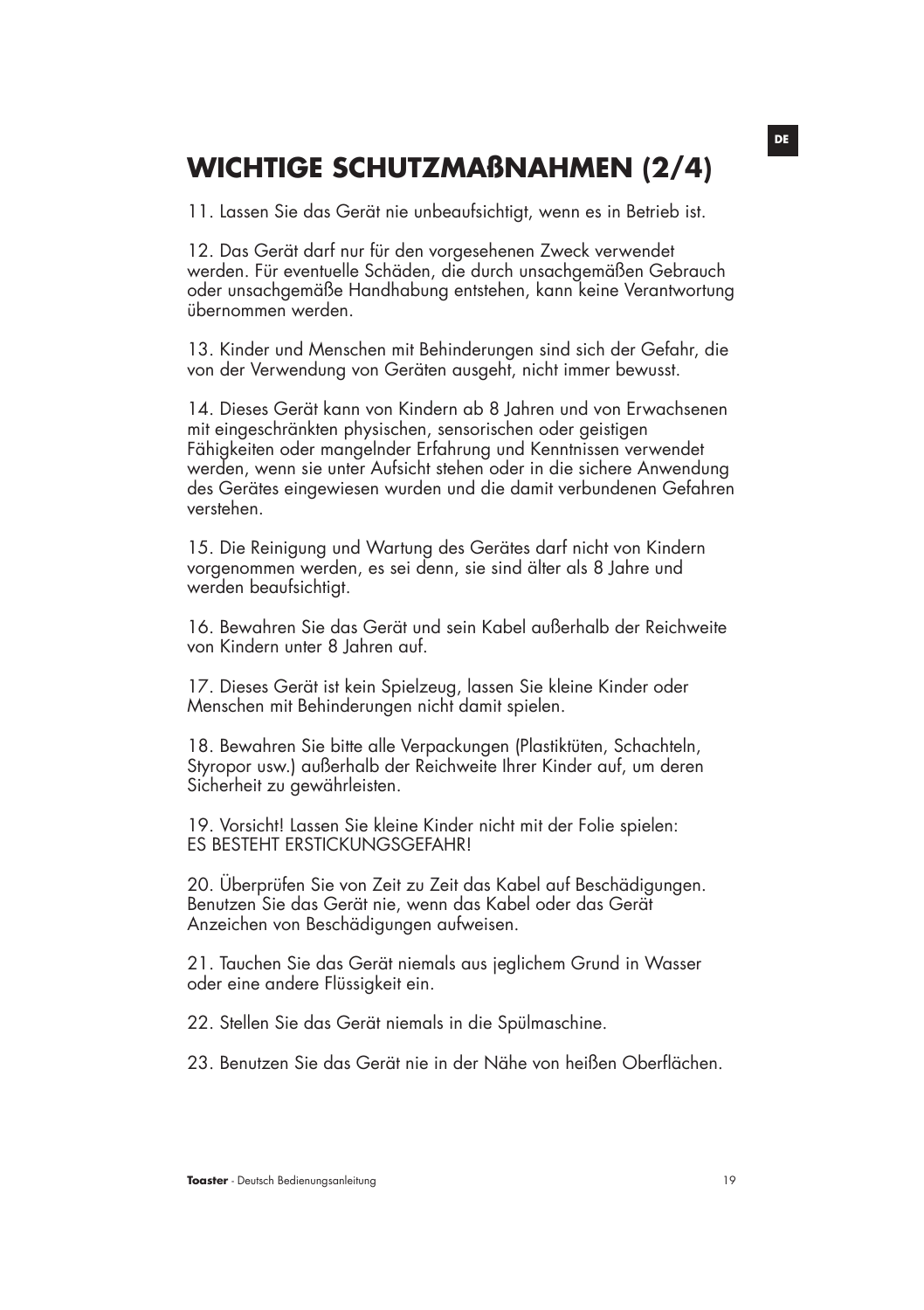## **WICHTIGE SCHUTZMAßNAHMEN (3/4)**

24. Wenn das Netzkabel beschädigt ist, muss es vom Hersteller, dessen Servicevertreter oder einer ähnlich kompetenten qualifizierten Person(\*) ersetzt werden, um eine Gefährdung zu vermeiden.

25. Trennen Sie das Kabel von der Stromquelle, bevor Sie die Reinigung der Wartungs- und Zubehörbaugruppe durchführen.

26. Benutzen Sie das Gerät niemals im Freien und stellen Sie es immer in einer trockenen Umgebung auf.

27. Verwenden Sie niemals Zubehör, das nicht vom Hersteller empfohlen wird. Es könnte eine Gefahr für den Benutzer darstellen und das Gerät beschädigen.

28. Verwenden Sie niemals einen anderen als den mitgelieferten Anschluss.

29. Bewegen Sie das Gerät niemals durch Ziehen am Kabel. Achten Sie darauf, dass sich das Kabel nicht verfangen kann.

30. Wickeln Sie das Kabel niemals um das Gerät und knicken Sie es nicht.

31. Stellen Sie sicher, dass das Netzkabel nicht mit heißen Teilen dieses Geräts in Berührung kommt.

32. Stellen Sie sicher, dass das Gerät abgekühlt ist, bevor Sie es reinigen und lagern.

33. Die Temperatur der zugänglichen Oberflächen kann während des Betriebs des Geräts sehr hoch sein. Berühren Sie diese Teile des Geräts niemals, um sich nicht zu verbrennen.

34. Das Brot kann anbrennen. Achten Sie darauf, dass das Gerät nie mit brennbaren Materialien wie Vorhängen, Tüchern usw. in Berührung kommt. Netzkabel und Stecker dürfen nicht mit Wasser in Berührung kommen.

35. Ziehen Sie vor dem Reinigen immer den Netzstecker aus der Steckdose und lassen Sie das Gerät abkühlen.

36. Dieses Gerät ist nicht für den Betrieb mit einer externen Zeitschaltuhr oder einer separaten Fernbedienung vorgesehen.

**DE**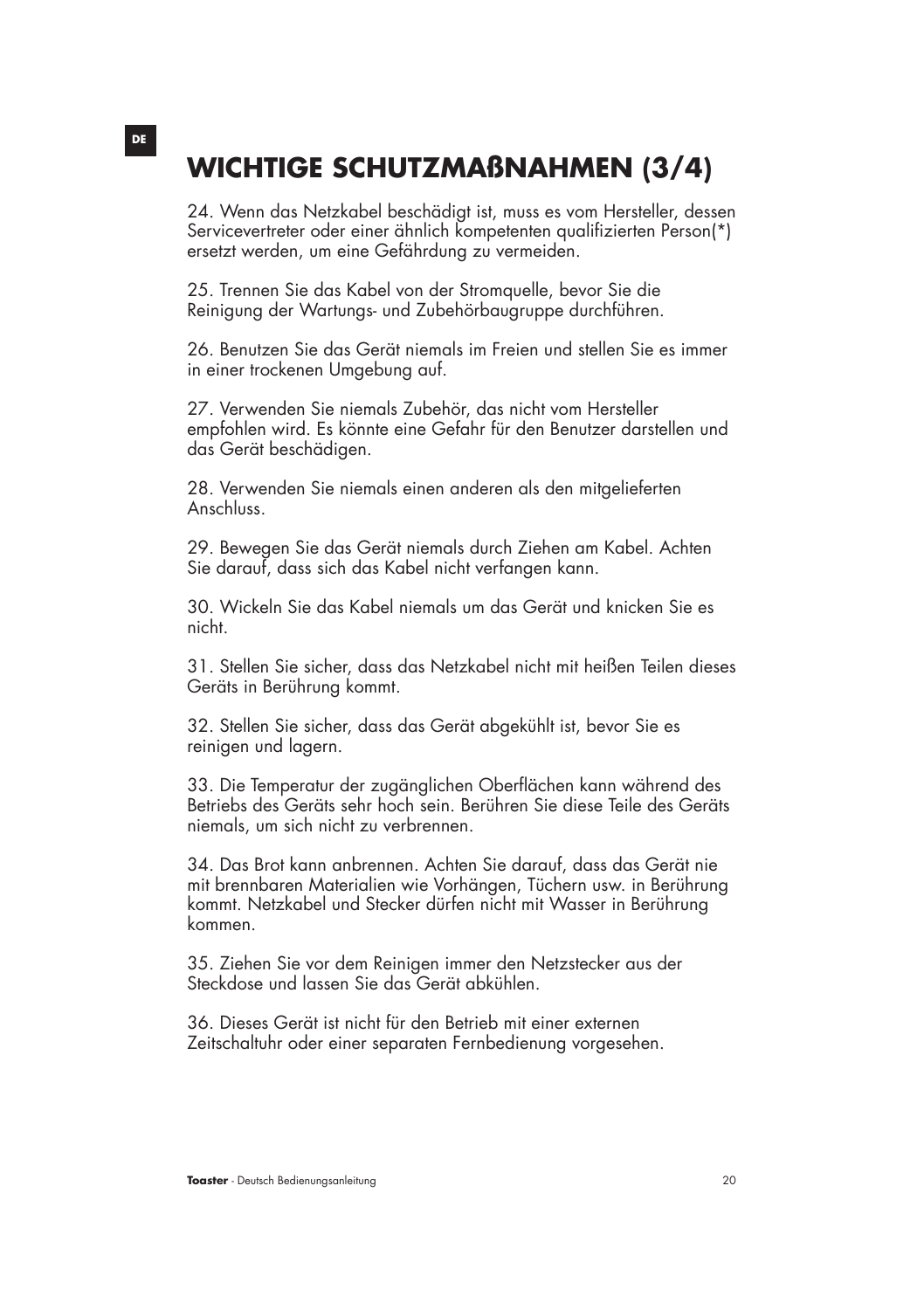### **WICHTIGE SCHUTZMAßNAHMEN (4/4)**

37. Stellen Sie das Gerät immer auf eine flache Oberfläche. Achten Sie auch darauf, das Gerät nicht abzudecken und nichts darauf abzustellen.

38. Ziehen Sie immer den Stecker aus der Wandsteckdose, wenn das Gerät nicht benutzt wird.

39. Achten Sie bei Verwendung eines Verlängerungskabels immer darauf, dass das gesamte Kabel von der Spule abgewickelt wird. Verwenden Sie ausschließlich CE-geprüfte Verlängerungskabel. Die Eingangsleistung muss mindestens 16 A, 250 V, 3000 W betragen.

40. Falsche Bedienung und unsachgemäßer Gebrauch können das Gerät beschädigen und Verletzungen beim Benutzer verursachen.

41. Dieses für den Heimgebrauch konzipierte Gerät entspricht den für diesen Produkttyp geltenden Normen.

42. Lesen Sie bitte die Anweisungen zur Reinigung des Geräts und zur Entfernung der Brotkrümel im Abschnitt "Wartung und Reinigung".

Hinweis: Wenden Sie sich Fragen bezüglich der Erdung oder des elektrischen Anschlusses bitte an qualifiziertes Personal. Im Falle eines Kurzschlusses verringert die Erdung das Risiko eines Stromschlags und ermöglicht gleichzeitig die Ableitung des Stroms über den Erdungsdraht.

VORSICHT: Um das Risiko eines Stromschlags zu minimieren, darf das Gehäuse im Falle einer Störung nicht geöffnet, sondern ein qualifizierter Techniker zur Reparatur herangezogen werden.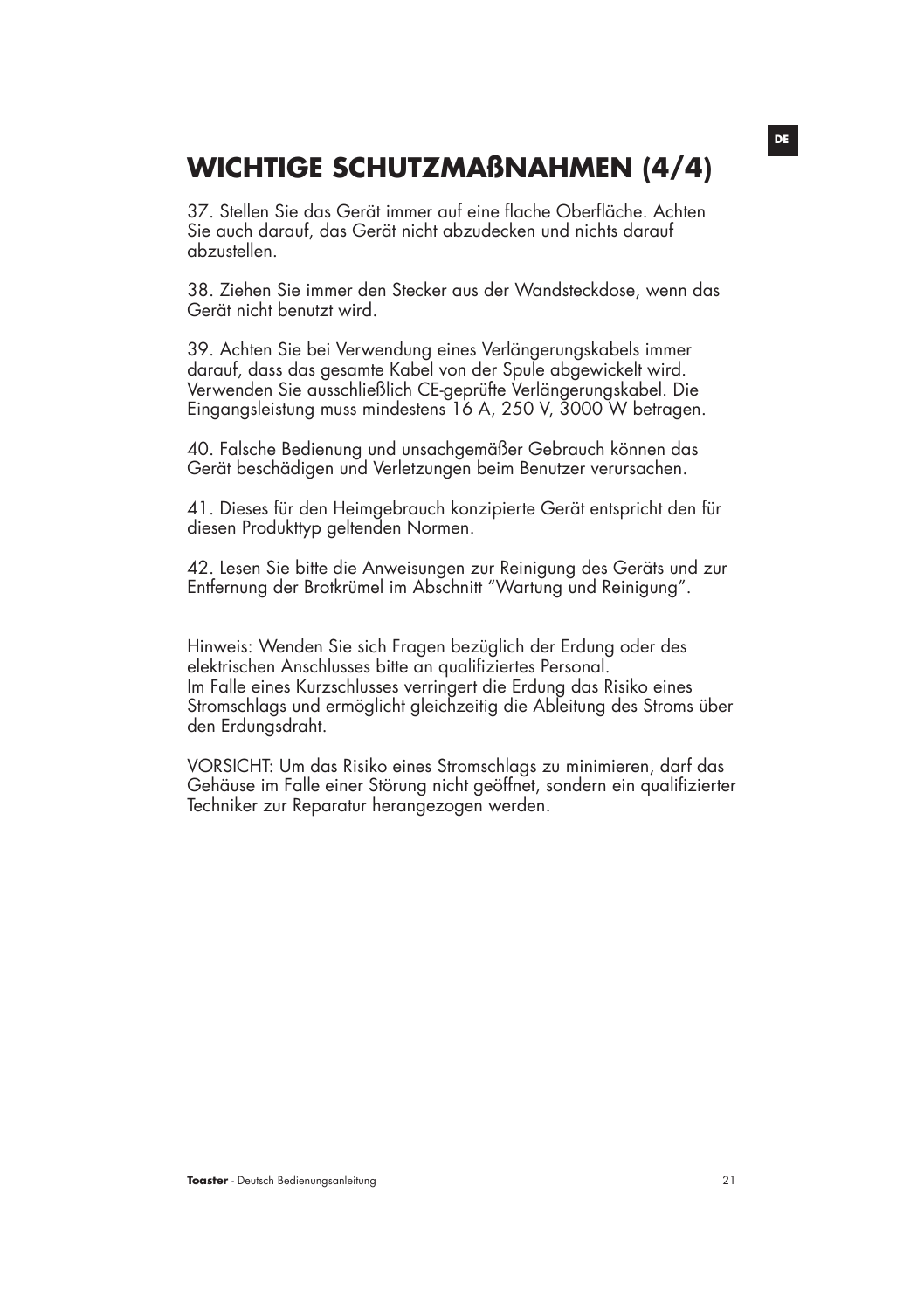



- 1. Mechanismusgriff
- 2. Aufwärmen/Auftauen/Abbruch
- 3. Bräunungsschalter
- 4. Krümelschale (unterhalb)
- 5. Edelstahlgehäuse
- 6. 2 große Schlitze
- 7. Brötchen wärmer

#### **VOR DER ERSTINBETRIEBNAHME**

Lassen Sie das Gerät ohne Brot etwa 3 Minuten laufen, um die Schutzschicht des Widerstandes zu entfernen. Wählen Sie dazu die maximale Einstellung am Bräunungsschalter. Eine leichte Rauch- und Geruchsentwicklung ist normal.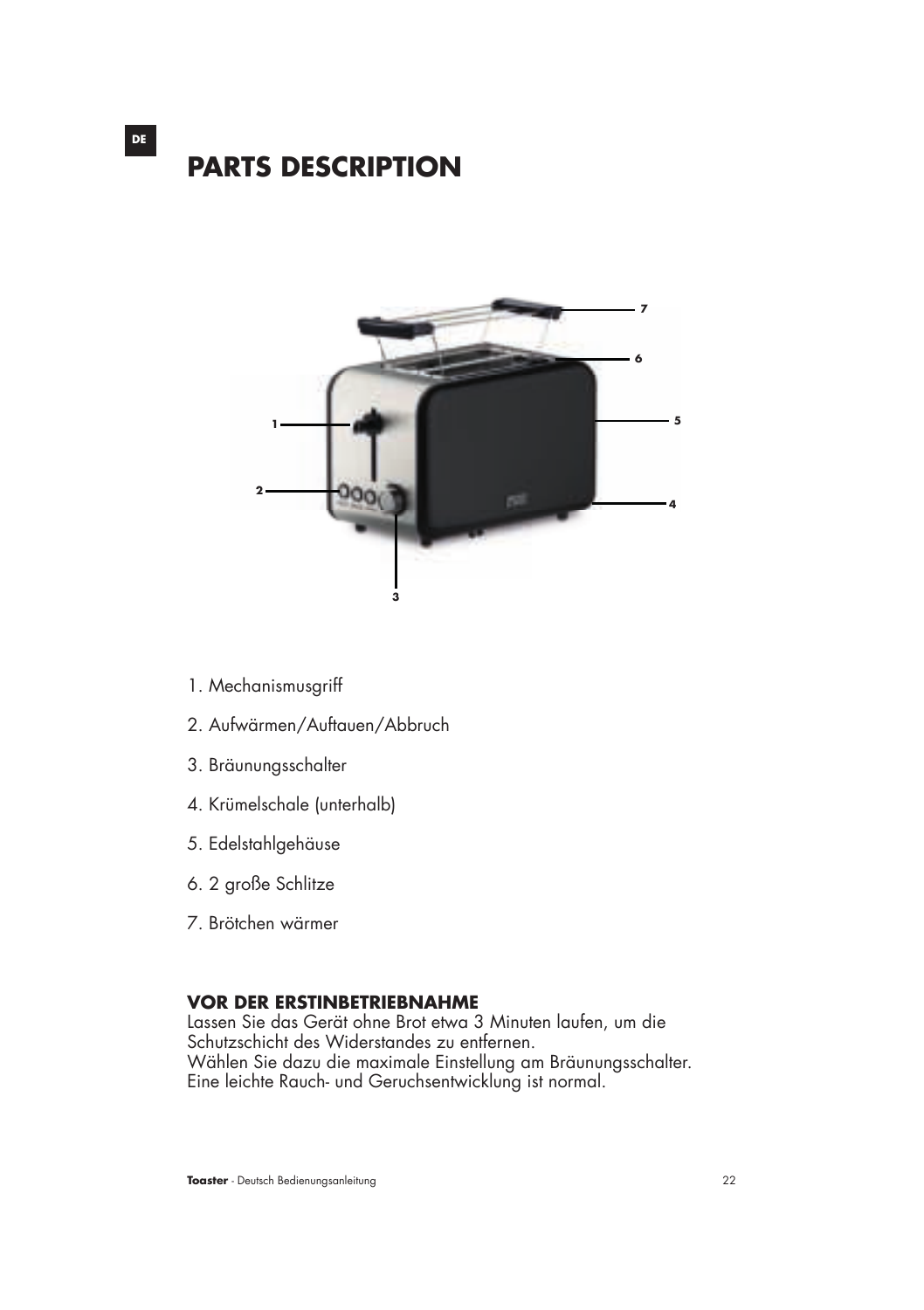### **GEBRAUCHSANWEISUNG (1/2)**

1. Rollen Sie das Netzkabel vollständig aus.

2. Überprüfen Sie, ob die in dem Land, in dem Sie sich befinden, geltende Spannung mit der auf dem Gerät angegebenen übereinstimmt.

3. Schließen Sie das Gerät an eine ordnungsgemäße Steckdose an (geerdet, wenn das Gerät der Klasse I entspricht), um jede Gefahr zu vermeiden.

4. Ziehen Sie das Kabel von Stromquelle, bevor Sie mit der Reinigung der Wartungs- und Zubehörteile beginnen.

5. Stellen Sie das Gerät auf einen Tisch oder eine flache Oberfläche.

6. Das Gerät darf nicht unbeaufsichtigt bleiben, wenn es an die Stromversorgung angeschlossen ist.

7. Das Gerät darf nicht benutzt werden, wenn es fallen gelassen wurde, sichtbare Beschädigungen aufweist oder undicht ist.

8. Das Gerät darf auf keinen Fall verändert werden.

9. Verwenden oder lagern Sie das Gerät nicht im Freien, wenn es regnet.

10. Bestimmte Teile des Geräts können heiß werden. Berühren Sie sie nicht, Sie könnten sich verbrennen.

11. Legen Sie die Brotscheiben in den Schlitz (ggf. zuschneiden). Ihr Gerät ist für Baguettes vorgesehen, aber auch für Toaststücke oder andere Brotscheiben, wenn deren Maße den Schlitzen entsprechen.

12. Drücken Sie den Griff des Mechanismus bis zum Anschlag nach unten (gleichzeitig zieht sich das Gitter im Inneren des Schlitzes um das Brot, um es von den Heizdrähten fernzuhalten). Der Mechanismus rastet ein und der Heizvorgang beginnt. Wenn der Griff sofort nach oben fährt, überprüfen Sie, ob das Gerät eingesteckt ist.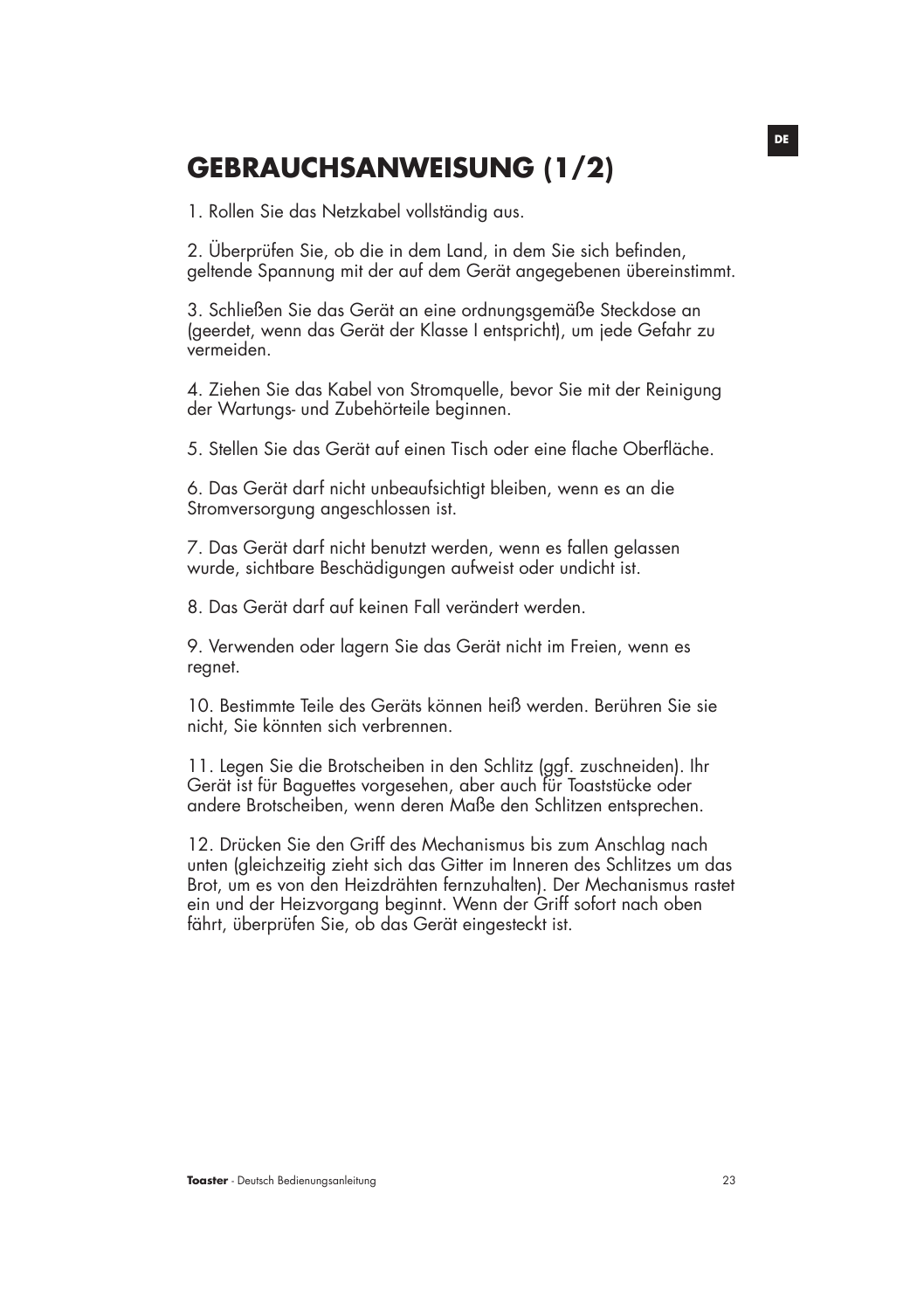### **GEBRAUCHSANWEISUNG (2/2)**

13. Sie können die Bräunungsintensität einstellen, um ein mehr oder weniger getoastetes Brot zu erhalten, indem Sie den Schalter auf einen der markierten Grade von 1 bis 6 einstellen. Sie müssen also nur im Uhrzeigersinn drehen, um die Intensität zu erhöhen, und gegen den Uhrzeigersinn, um sie zu verringern. Je höher die Zahl ist, desto mehr wird das Brot getoastet.

14. Stellen Sie bei Verwendung des Wärmers auf dem Toaster den Schalter auf 1 oder 2.

Ergänzende Funktionen:

Drücken Sie nach dem Einrasten des Mechanismus die:

- Aufwärmen-Taste, um (getoastetes) Brot aufzuwärmen.
	- Auftauen-Taste, um eingefrorenes Brot aufzutauen.

15. Sie können alle Vorgänge vorzeitig durch drücken der Abbruch-Taste beenden.

16. Ziehen Sie nach dem Gebrauch immer den Netzstecker und lassen Sie das Gerät abkühlen, bevor Sie es handhaben oder lagern.

### **WARTUNG UND REINIGUNG**

1. Stellen Sie sicher, dass der Toaster vor dem Reinigen von der Steckdose getrennt und vollständig abgekühlt ist.

2. Ziehen Sie zum Entfernen von Brotkrümeln die seitliche Krümelschale des Geräts auf.

3. Verwenden Sie zum Reinigen niemals scharfe Gegenstände. Dies könnte das Gerät beschädigen.

4. Wischen Sie zur Reinigung der Außenflächen einfach mit einem weichen, feuchten Tuch über das Gerät.

5. Alle anderen Wartungs- und Reparaturarbeiten sollten von einem qualifizierten Techniker durchgeführt werden.

#### **DE**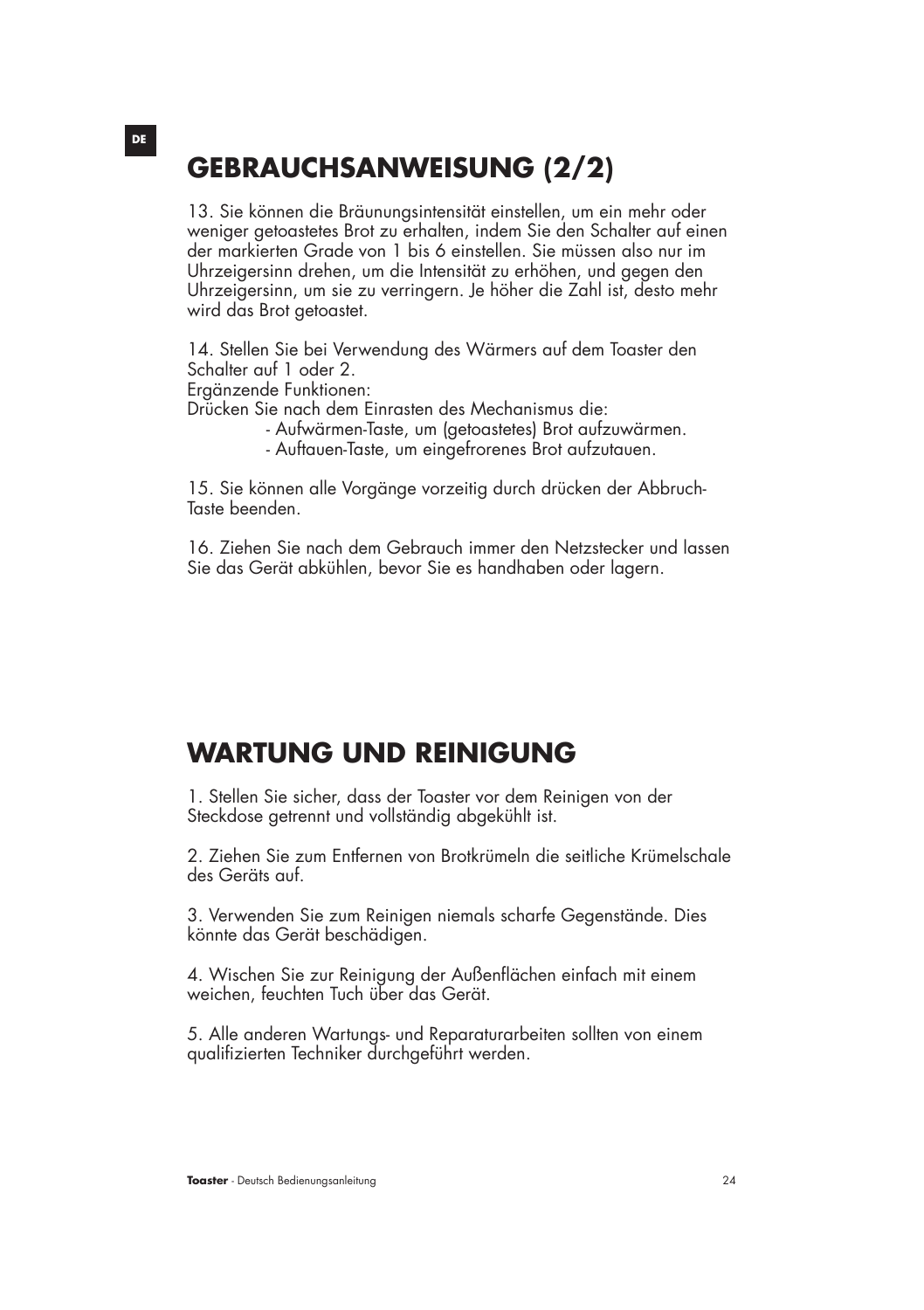### **LAGERUNG**

- Stellen Sie sicher, dass das Gerät vollständig kühl und trocken ist.

- Wickeln Sie das Kabel nicht um das Gerät, da dies zu Schäden führen kann.

- Bewahren Sie das Gerät an einem kühlen und trockenen Ort auf.

### **ENTSORGUNG**

Dieses Gerät nicht über den Haushaltsmüll entsorgen. Bitte entsorgen Sie dieses Gerät über ein zugelassenes Entsorgungsunternehmen oder Ihre öffentliche Recyclinganlage. Bitte beachten Sie die aktuell geltenden Richtlinien und wenden Sie sich im Zweifelsfall an Ihre zuständige Recyclinganlage.

### **GARANTIE**

Sehr geehrte Kundin, sehr geehrter Kunde,

vielen Dank, dass Sie sich für ein Produkt der Marke MOA entschieden haben.

Wir möchten Sie hiermit darüber informieren, dass die Gewährleistung dieses Produkts sämtliche gesetzlichen Vorschriften zu bestehenden Gewährleistungen sowie Ihre Rechte als Verbraucher in dem Land berücksichtigt, in dem Sie dieses Produkt gekauft haben.

Sollten Sie einen Fehler feststellen oder sollte Ihr MOA-Gerät nicht ordnungsgemäß funktionieren, wenden Sie sich bitte an das betreffende Kundenservice-Zentrum.

Mit freundlichen Grüßen Ihr MOA Team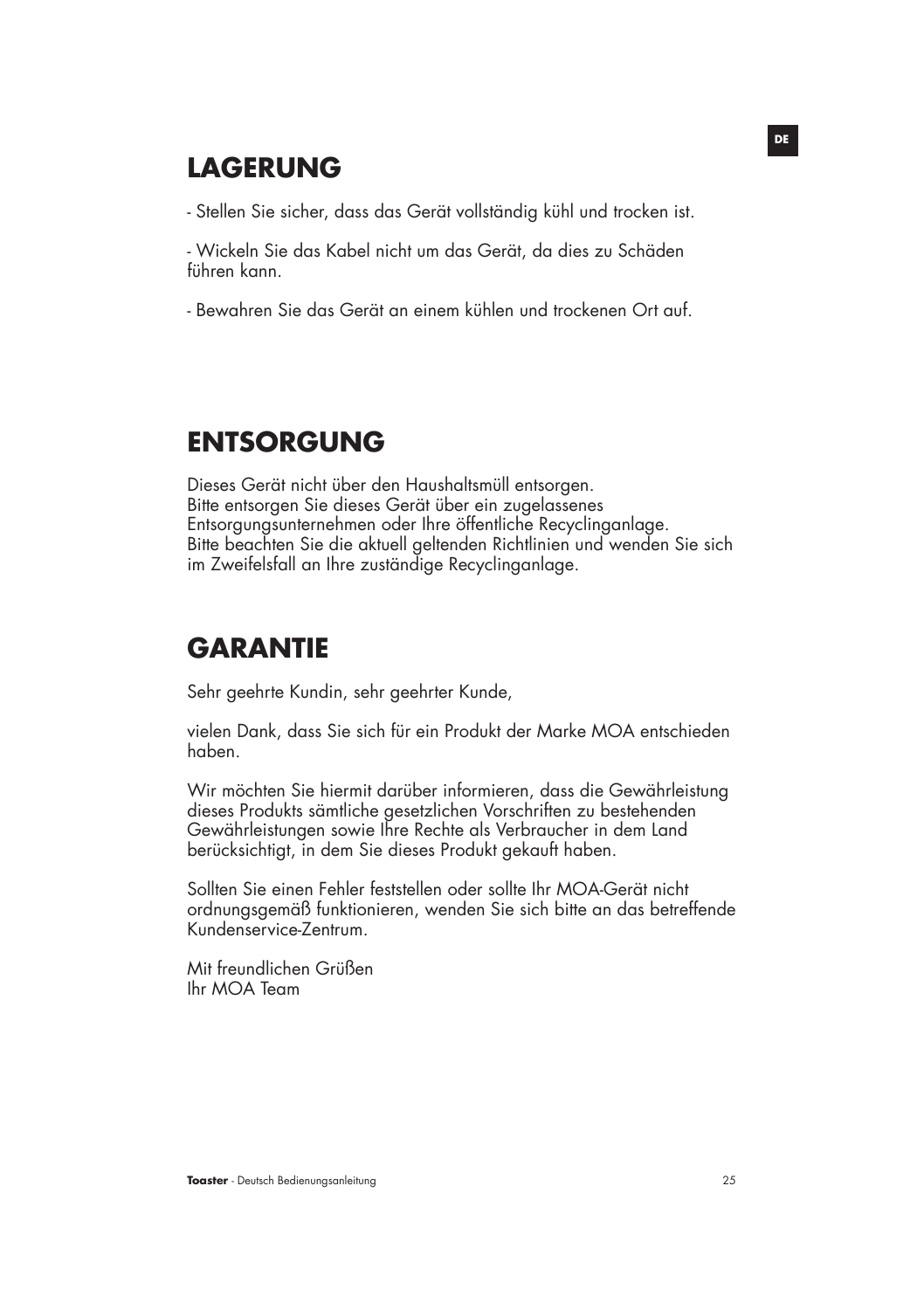### **AVANT UTILISATION**

Avant utilisation, veuillez lire attentivement ce manuel.

#### **Branchez l'appareil uniquement sur une prise murale mise à la terre.**

Cet appareil est destiné à un usage domestique uniquement. Lors de l'utilisation d'appareils électriques, des précautions de sécurité de base doivent toujours être suivies pour éviter les incendies, les chocs électriques, les brûlures ou autres blessures et dommages. Lisez attentivement ces instructions de fonctionnement et de sécurité.

### **CONSIGNES DE SÉCURITÉ IMPORTANTES (1/4)**

1. Veuillez lire attentivement ce mode d'emploi avant toute utilisation.

2. Conservez les présentes instructions pour toute référence future.

3. Vérifiez que la tension de votre secteur correspond à celle indiquée sur l'appareil.

4. N'utilisez l'appareil qu'à des fins domestiques et pour des applications domestiques ou similaires telles que :

- des cuisines du personnel, dans les magasins, les bureaux et autres environnements de travail ;

- les clients dans les hôtels, des motels et des autres lieux à caractère résidentiel ;

- Type d'environnement comme : • Fermes • Chambres d'hôtes.

5. N'utilisez l'appareil que de la manière indiquée dans ces instructions.

6. N'utilisez jamais cet appareil à proximité d'une baignoire, d'une douche, d'un lavabo ou de tout autre récipient contenant de l'eau.

7. N'utilisez jamais cet appareil à proximité de projections d'eau.

8. N'utilisez jamais cet appareil avec les mains mouillées.

9. Si, malheureusement, l'appareil est mouillé, débranchez immédiatement le cordon de la prise de courant.

10. Informez tout utilisateur potentiel de ces instructions.

**Grill Pain** - Manuel d'instructions 26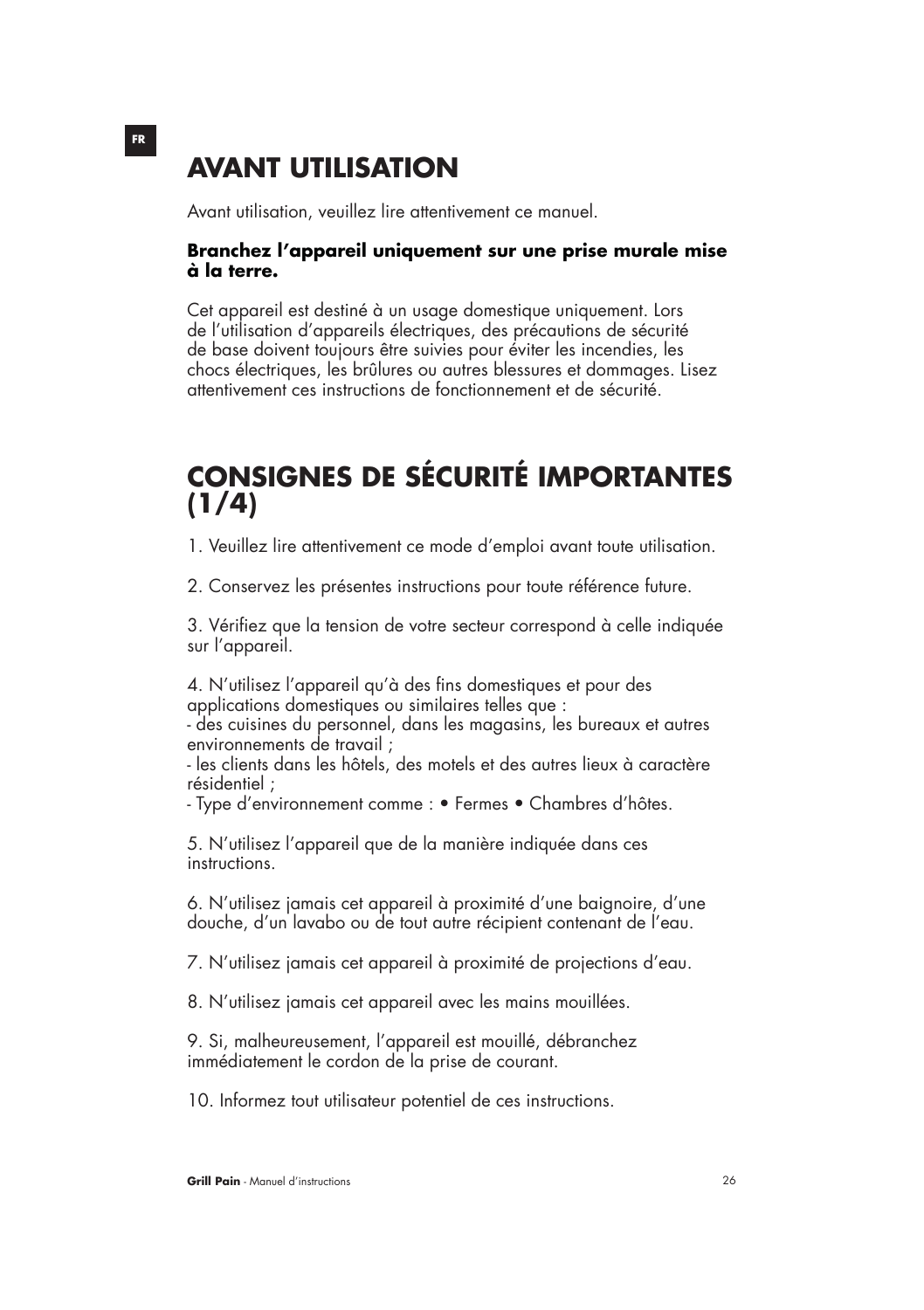## **CONSIGNES DE SÉCURITÉ IMPORTANTES (2/4)**

11. Ne laissez jamais l'appareil sans surveillance pendant son utilisation.

12. L'appareil ne doit être utilisé que pour l'usage auquel il est destiné. Nous déclinons toute responsabilité pour les dommages éventuels causés par une utilisation ou une manipulation incorrecte.

13. Les enfants et les personnes handicapées ne sont pas toujours conscients du danger encouru lors de l'utilisation d'appareils.

14. Cet appareil peut être utilisé par des enfants âgés de 8 ans et plus et par des personnes ayant des capacités physiques, sensorielles ou mentales réduites ou manquant d'expérience et de connaissances si elles sont supervisées ou si elles ont reçu des instructions concernant l'utilisation de l'appareil en toute sécurité et comprennent les risques encourus.

15. Le nettoyage et l'entretien par les utilisateurs ne doivent pas être effectués par des enfants, sauf s'ils ont plus de 8 ans et sous la surveillance d'un adulte.

16. Garder l'appareil et son cordon hors de portée des enfants âgés de moins de 8 ans.

17. Cet appareil n'est pas un jouet, ne laissez pas les jeunes enfants ou les personnes handicapées jouer avec.

18. Afin d'assurer la sécurité de vos enfants, veuillez garder tous les emballages (sacs en plastique, boîtes, polystyrène, etc.) hors de leur portée.

19. Attention ! Ne laissez pas les enfants jouer avec le film plastique DANGER DE SUFFOCATION !

20. Vérifiez de temps en temps que le cordon n'est pas endommagé. N'utilisez jamais l'appareil si le cordon ou l'appareil montre des signes de dommages.

21. N'immergez jamais l'appareil dans l'eau ou tout autre liquide pour quelque raison que ce soit.

22. Ne mettez jamais l'appareil dans le lave-vaisselle.

23. N'utilisez jamais l'appareil à proximité de surfaces chaudes.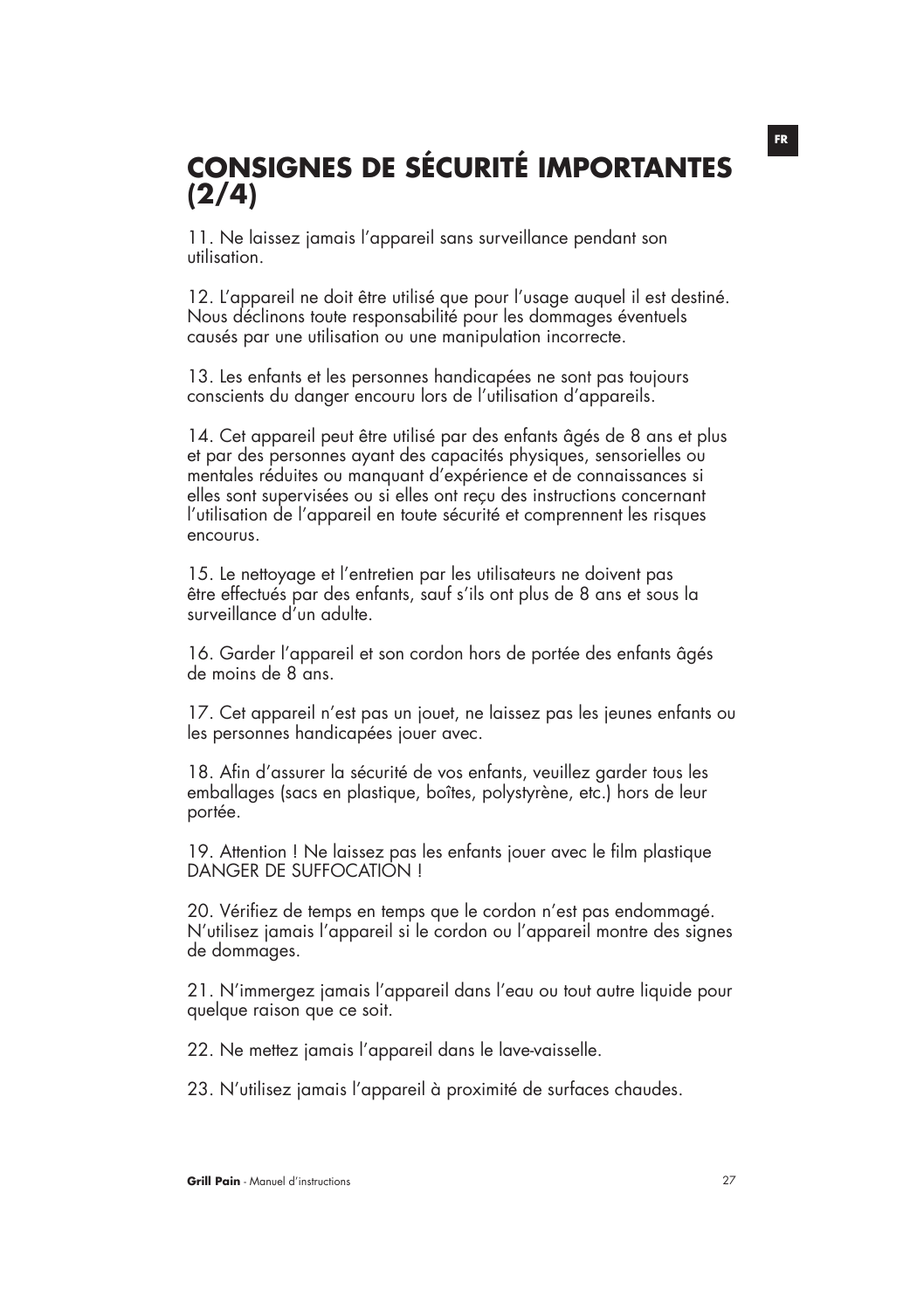### **CONSIGNES DE SÉCURITÉ IMPORTANTES (3/4)**

24. Si le cordon d'alimentation est endommagé, il doit être remplacé par le fabricant, son agent de service ou toute autre personne qualifiée compétente (\*) afin d'éviter tout risque.

25. Débranchez le câble de la source d'alimentation avant toute opération de nettoyage ou d'entretien et le montage des accessoires.

26. N'utilisez jamais l'appareil à l'extérieur et placez-le toujours dans un environnement sec.

27. N'utilisez jamais d'accessoires non recommandés par le fabricant. Ils peuvent constituer un danger pour l'utilisateur et risquent d'endommager l'appareil.

28. N'utilisez jamais un autre connecteur que celui fourni.

29. Ne déplacez jamais l'appareil en tirant sur le cordon. Veillez à ce que le cordon ne puisse pas se coincer de quelque manière que ce soit.

30. N'enroulez jamais le cordon autour de l'appareil et ne le pliez pas.

31. Assurez-vous que le cordon d'alimentation n'entre pas en contact avec des parties chaudes de l'appareil.

32. Assurez-vous que l'appareil ait bien refroidi avant de le nettoyer et de le ranger.

33. La température des surfaces accessibles peut être très élevée lorsque l'appareil est en cours d'utilisation. Ne touchez jamais ces pièces, ou l'appareil, pour éviter de se brûler.

34. Le pain peut brûler. Assurez-vous que l'appareil n'entre jamais en contact avec des matériaux inflammables, tels que des rideaux, des tissus, etc... & le cordon d'alimentation et la prise ne doivent pas entrer en contact avec de l'eau.

35. Avant de le nettoyer, débranchez toujours l'appareil de l'alimentation électrique et laissez-le refroidir.

36. Cet appareil n'est pas destiné à être utilisé avec une minuterie externe ou un système de commande à distance séparé.

#### **FR**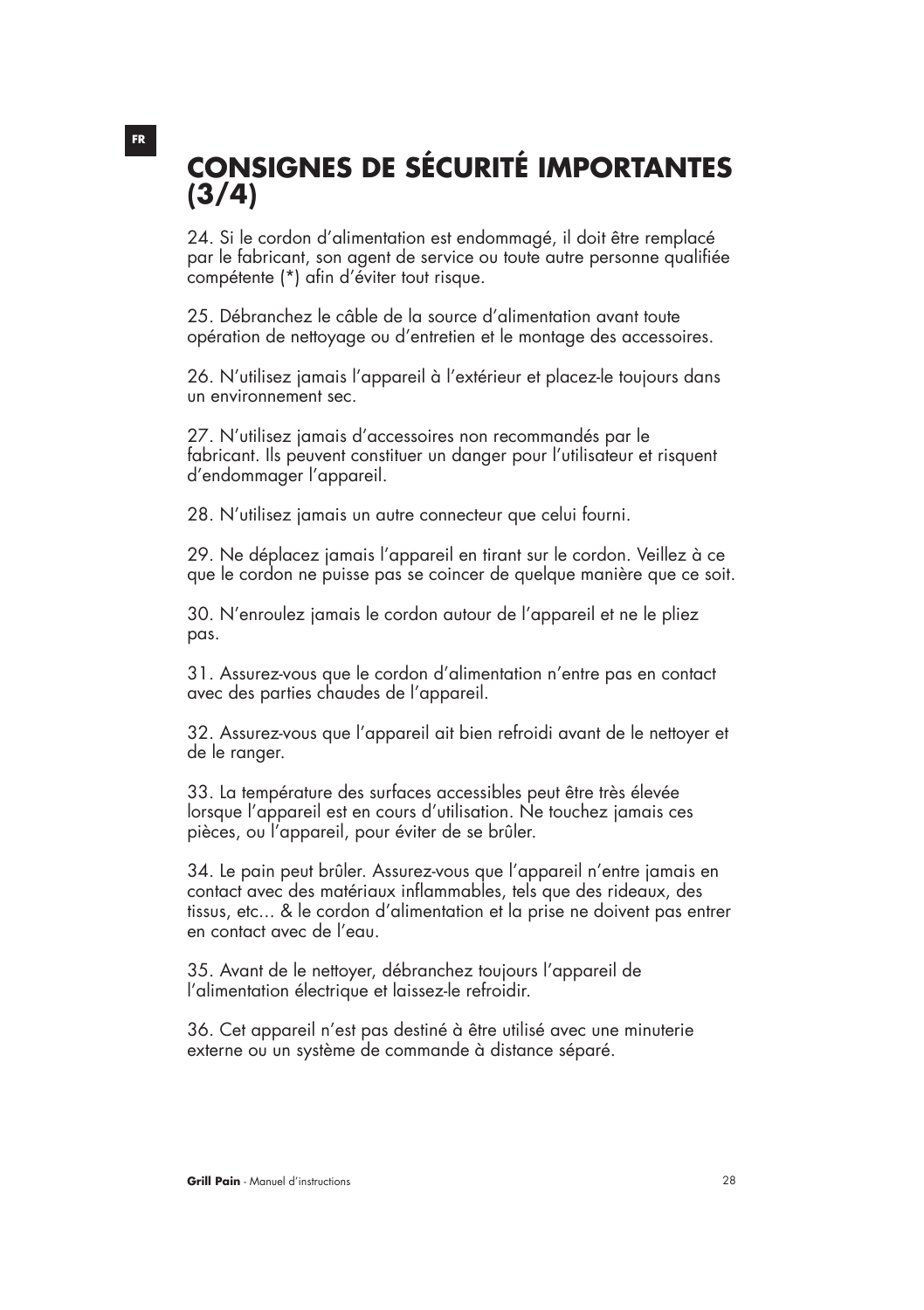### **CONSIGNES DE SÉCURITÉ IMPORTANTES (4/4)**

37. Placez toujours l'appareil sur une table ou une surface plane. Veillez également à ne pas couvrir l'appareil et à ne rien mettre dessus.

38. Retirez toujours la fiche de la prise murale lorsque l'appareil n'est pas utilisé.

39. Lorsque vous utilisez une rallonge, veillez toujours à ce que le câble soit entièrement déroulé de la bobine. Utilisez uniquement des rallonges approuvées CE. La puissance d'entrée doit être d'au moins 16A, 250V, 3000W.

40. Une utilisation incorrecte ou inappropriée peut endommager l'appareil et causer des blessures à l'utilisateur.

41. Cet appareil, conçu pour un usage domestique, est conforme aux normes relatives à ce type de produit.

42. En ce qui concerne les instructions de nettoyage de l'appareil et d'élimination des miettes de pain, veuillez vous reporter à la section « Entretien et nettoyage ».

Remarque : En cas de question concernant la mise à la terre ou la connexion électrique, veuillez vous adresser à un personnel qualifié. En cas de court-circuit, la mise à la terre réduit le risque de choc électrique tout en permettant au courant d'être évacué par le fil de terre.

ATTENTION : Afin de minimiser les risques de choc électrique, en cas de panne, n'ouvrez pas le boîtier mais faites appel à un technicien qualifié pour les réparations.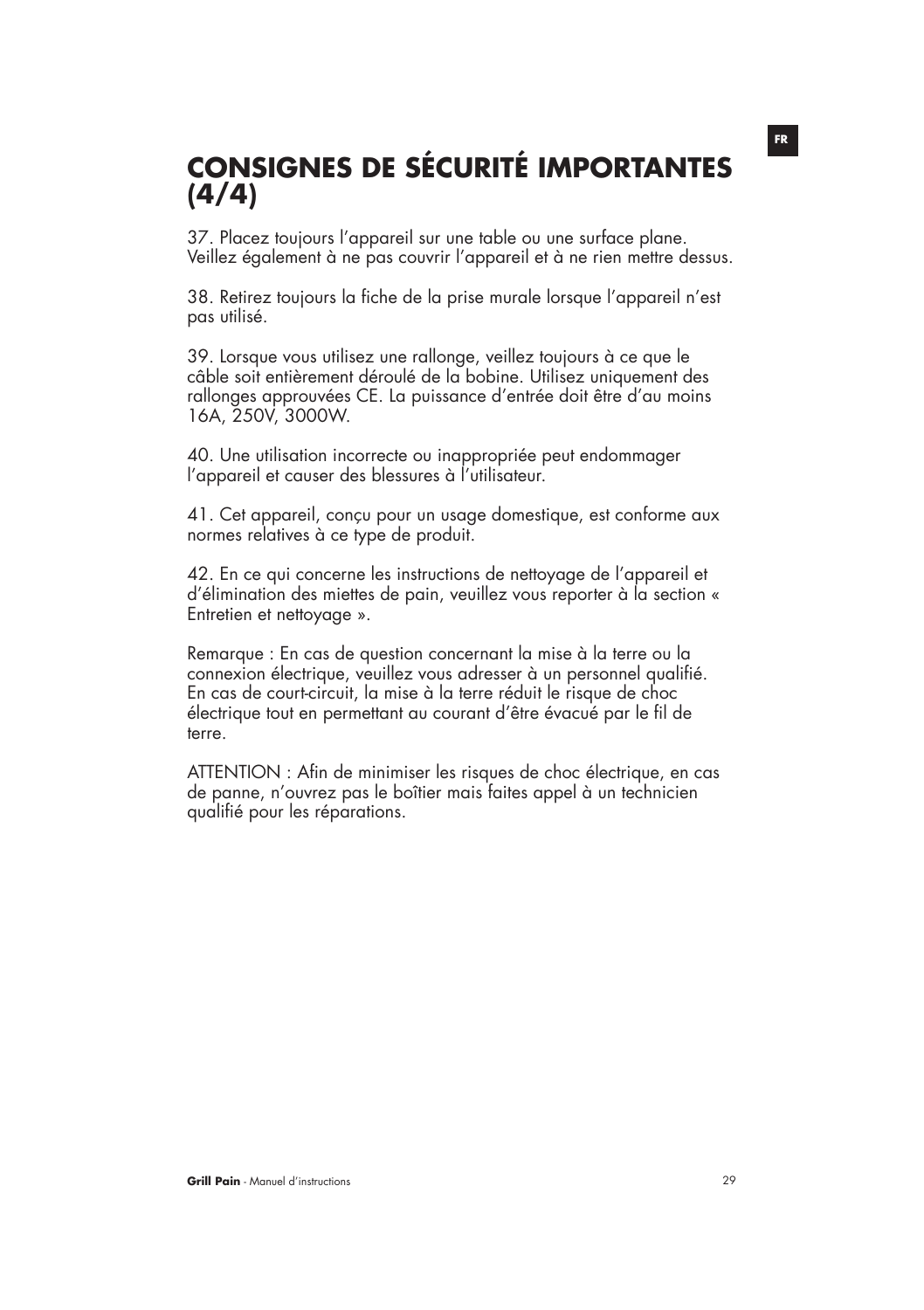## **DESCRIPTION DES PIÈCES**



- 1. Poignée du compartiment à pain
- 2. Boutons Réchauffer / Annuler / Décongeler
- 3. Sélecteur de contrôle du brunissement
- 4. Tiroir à miettes (sous l'appareil)
- 5. Boîtier en acier inoxydable
- 6. 2 Fentes larges
- 7. Chauffe-pain

#### **Avant la première utilisation**

Laissez l'appareil fonctionner, sans pain, pendant environ 3 minutes pour enlever la couche de résistance protectrice. Pour cela, sélectionnez la durée la plus longue avec le sélecteur de contrôle de brunissement. Les émissions légères de fumée et d'odeur sont normales.

**FR**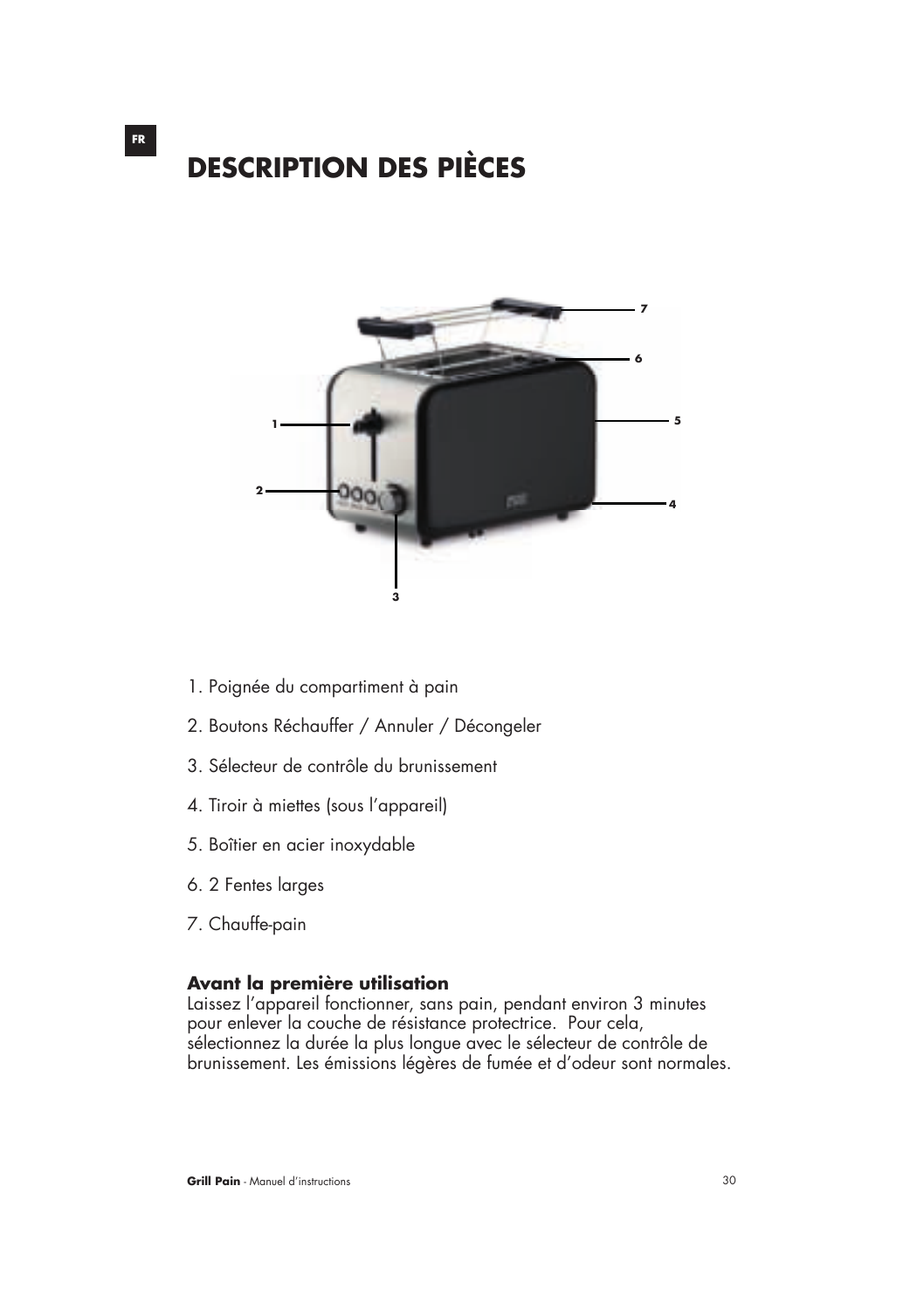### **MODE D'EMPLOI (1/2)**

1. Déroulez entièrement le cordon d'alimentation.

2. Vérifiez que la tension en vigueur dans le pays où vous vous trouvez correspond à celle indiquée sur l'appareil.

3. Branchez l'appareil dans une prise de courant correcte, (et reliée à la terre si l'appareil est de classe I), pour éviter tout danger.

4. Débranchez le câble de la source d'alimentation avant toute opération de nettoyage ou d'entretien et le montage des accessoires.

5. Posez l'appareil sur une table ou une surface plane.

6. L'appareil ne doit pas être laissé sans surveillance lorsqu'il est branché à l'alimentation principale.

7. L'appareil ne doit pas être utilisé s'il est tombé, s'il présente des signes visibles de dommages ou s'il fuit.

8. Ne modifiez jamais l'appareil de quelque façon que ce soit.

9. N'utilisez pas ou ne gardez pas ce produit à l'extérieur lorsqu'il pleut.

10. Certaines parties de l'appareil peuvent devenir chaudes. Ne les touchez pas, car vous risqueriez de vous brûler.

11. Insérez les tranches de pain dans la fente (pour le pain français, coupez un pain de manière à ce qu'il soit plus court que la fente, puis coupez-le en deux morceaux sur sa longueur). Votre appareil est prévu pour recevoir du pain français, mais aussi des morceaux de toast grillé ou d'autres tranches de pain si leur épaisseur et leur longueur sont inférieures à la fente.

12. Appuyez sur la poignée du compartiment à pain jusqu'à ce qu'elle s'arrête (en même temps, la grille à l'intérieur de la fente se resserrera autour du pain afin de le maintenir éloigné des fils chauffants). Relâchez ensuite la pression et la poignée restera en position basse, ce qui signifie que le processus de chauffage a commencé. Si la poignée se soulève immédiatement, vérifiez si l'appareil est branché car elle ne se bloque que lorsque l'appareil est branché.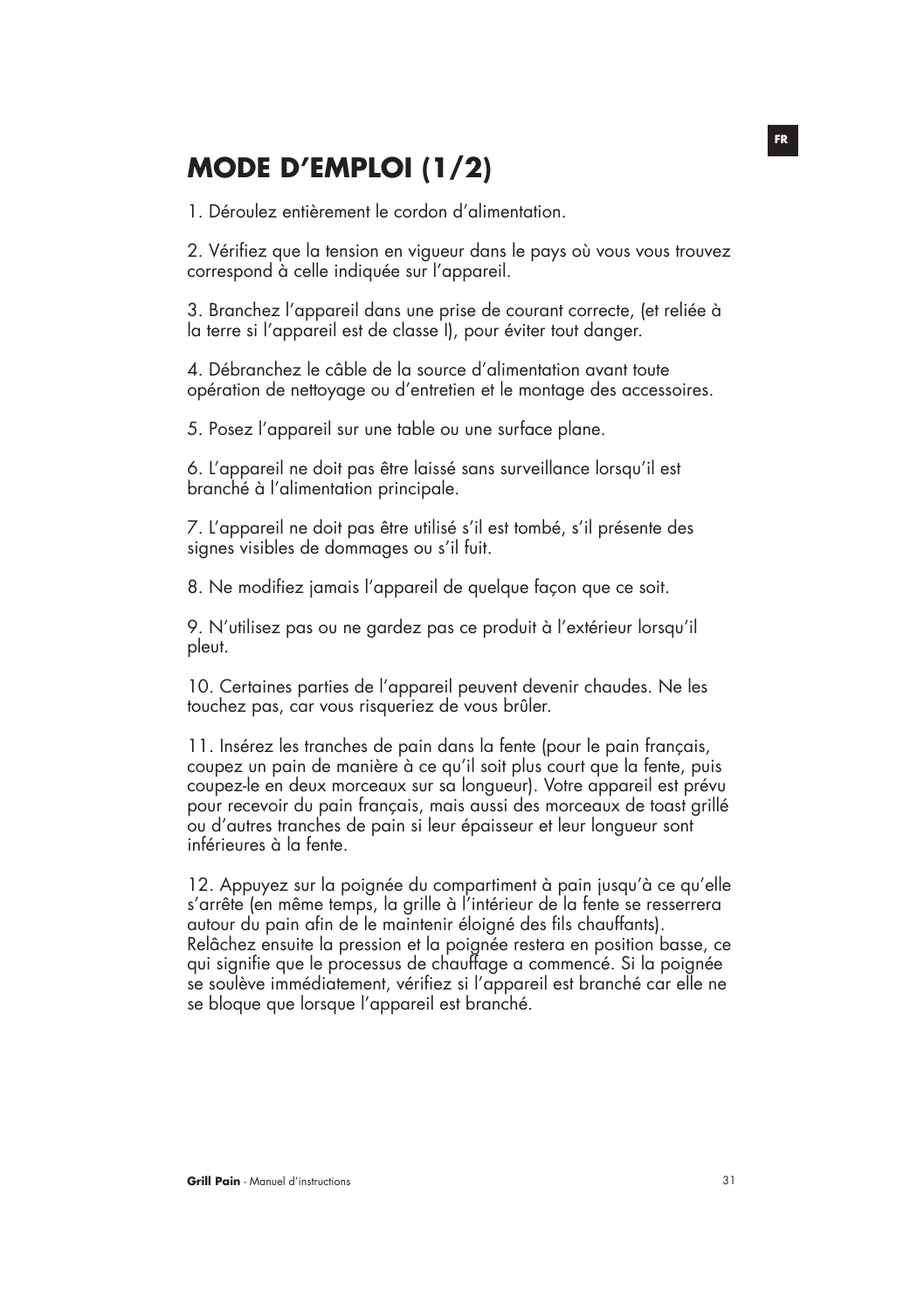## **MODE D'EMPLOI (2/2)**

13. Vous pouvez régler l'intensité du brunissement pour obtenir un pain plus ou moins grillé en positionnant le sélecteur de contrôle du brunissement sur l'un des degrés marqués de 1 à 6. Il suffit donc de tourner le bouton dans le sens des aiguilles d'une montre pour augmenter l'intensité, et dans le sens inverse pour la diminuer. Plus le nombre est élevé, plus le pain sera grillé.

14. Lorsque vous utilisez le chauffe-pain sur le grille-pain, vous devez sélectionner la commande de brunissement en dessous de 2. Pour utiliser des fonctions complémentaires :

Après avoir appuyé sur la poignée du compartiment à pain, appuyez sur :

 - Le bouton de réchauffe qui permet de réchauffer le pain ou de faire griller le pain.

 - Le bouton de décongélation qui permet de griller le pain qui a été préalablement congelé.

15. Pendant l'utilisation, si vous pensez que le pain est suffisamment grillé ou toute autre raison, vous pouvez interrompre le processus de chauffage, en appuyant simplement sur le bouton d'annulation « STOP ».

16. Débranchez toujours l'appareil après utilisation et laissez-le refroidir avant de le manipuler ou de le ranger.

### **ENTRETIEN ET NETTOYAGE**

1. Avant toute opération de nettoyage, assurez-vous que le grille-pain est débranché de la prise de courant et qu'il ait entièrement refroidi.

2. Pour éliminer les miettes de pain, faites glisser le tiroir à miettes situé sur le côté de l'appareil.

3. N'utilisez jamais d'objets tranchants pour le nettoyage. Cela pourrait endommager l'appareil.

4. Pour nettoyer les surfaces extérieures, il suffit de les essuyer avec un chiffon doux et humide.

5. Tous les autres travaux d'entretien et de réparation doivent être effectués par un technicien qualifié.

#### **FR**